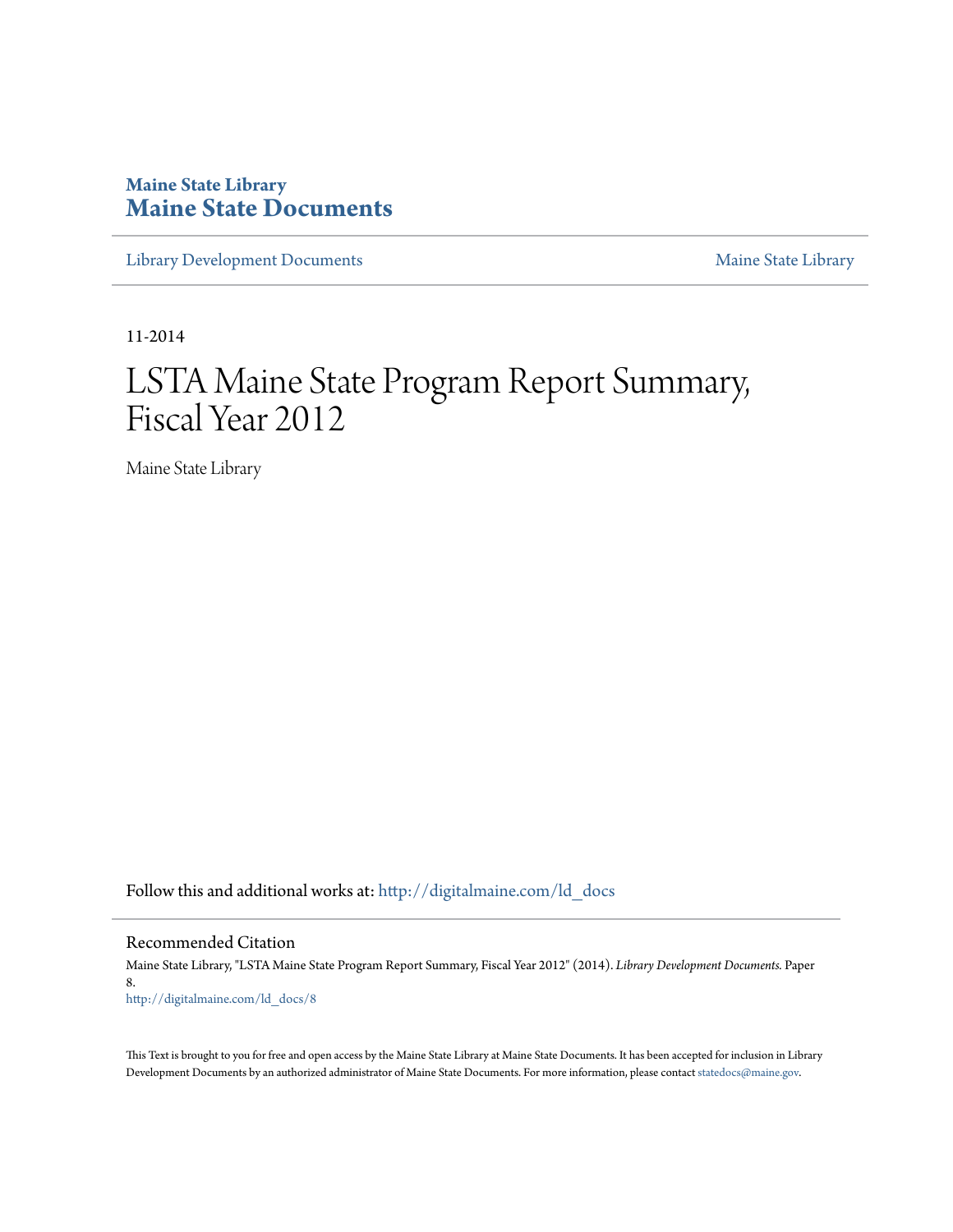# **Maine State Program Report Summary Fiscal Year 2012**

**Version:**2 **Allotment:**\$1,185,547 **Total Projects:**7**Total LSTA Funds Expended:**\$1,185,547

|                    | Project # / % | LSTA Funds \$ / %  |
|--------------------|---------------|--------------------|
| <b>Statewide</b>   | 7/100%        | \$1,185,547 / 100% |
| Partnership        | 3/43%         | $$775,427/65\%$    |
| <b>Exemplary</b>   | 3/43%         | $$775,427/65\%$    |
| <b>OBE-Related</b> | $1/14\%$      | \$631,254 / 53%    |

#### **Section 1| Grant Award Summary**

### **Public Library Grants**

Number of Libraries Submitting: 0 Total Libraries Receiving Grants: 0

Parent Libraries Receiving Grants: 0 Child Libraries Receiving Grants: 0 Parent Number of Grants Funded: 0 Child Number of Grants Funded: 0

Single Libraries Receiving Grants: 0 Single Number of Grants Funded: 0 Single Total Awarded: \$0

# **School Library Grants**

Number of Libraries Submitting: 0 Total Libraries Receiving Grants: 0

Parent Libraries Receiving Grants: 0 Child Libraries Receiving Grants: 0 Parent Number of Grants Funded: 0 Child Number of Grants Funded: 0

Single Libraries Receiving Grants: 0 Single Number of Grants Funded: 0 Single Total Awarded: \$0

# **Academic Library Grants**

Parent Libraries Receiving Grants: 0 Child Libraries Receiving Grants: 0 Parent Number of Grants Funded: 0 Child Number of Grants Funded: 0

Single Libraries Receiving Grants: 0

Number of Applications: 0 Total Number of Grants Funded: 0 Total Requested: \$0 Total Awarded: \$0

Parent/Child Total Awarded: \$0

Number of Applications: 0 Total Number of Grants Funded: 0 Total Requested: \$0 Total Awarded: \$0

Parent/Child Total Awarded: \$0

Number of Libraries Submitting: 0 Total Libraries Receiving Grants: 0 Number of Applications: 0 Total Number of Grants Funded: 0 Total Requested: \$0 Total Awarded: \$0

Parent/Child Total Awarded: \$0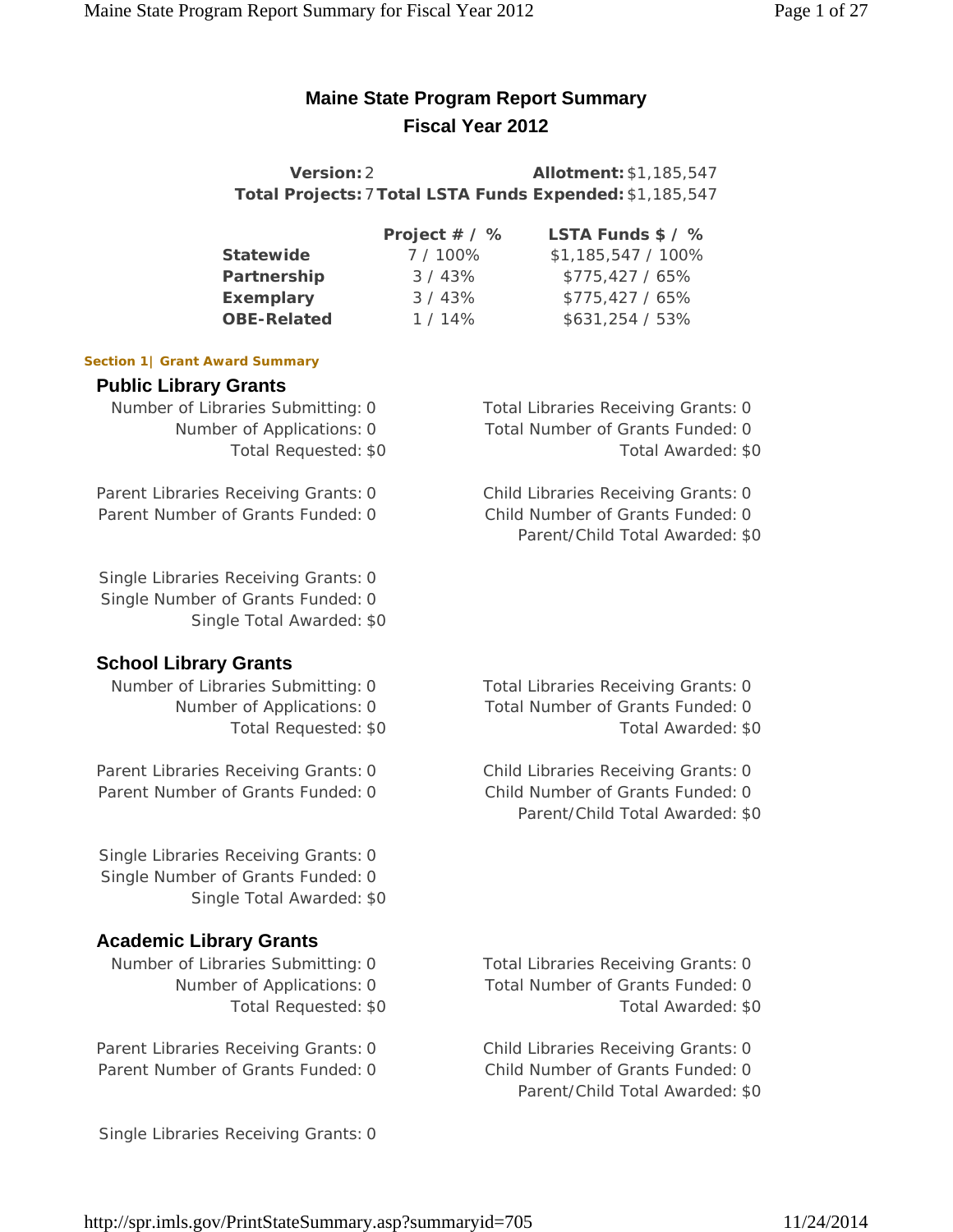Single Number of Grants Funded: 0 Single Total Awarded: \$0

# **Special Library Grants**

Parent Libraries Receiving Grants: 0 Child Libraries Receiving Grants: 0 Parent Number of Grants Funded: 0 Child Number of Grants Funded: 0

Single Libraries Receiving Grants: 0 Single Number of Grants Funded: 0 Single Total Awarded: \$0

# **Multi-Type Library Grants**

Number of Libraries Submitting: 0 Total Libraries Receiving Grants: 0

Parent Libraries Receiving Grants: 0 Child Libraries Receiving Grants: 0 Parent Number of Grants Funded: 0 Child Number of Grants Funded: 0

Single Libraries Receiving Grants: 0 Single Number of Grants Funded: 0 Single Total Awarded: \$0

# **SLAA Library Grants**

Number of Libraries Submitting: 1 Total Libraries Receiving Grants: 1 Number of Applications: 1 Total Number of Grants Funded: 7

Parent Libraries Receiving Grants: 0 Child Libraries Receiving Grants: 0 Parent Number of Grants Funded: 0 Child Number of Grants Funded: 0

Single Libraries Receiving Grants: 1 Single Number of Grants Funded: 7 Single Total Awarded: \$1,185,547

Number of Libraries Submitting: 0 Total Libraries Receiving Grants: 0 Number of Applications: 0 Total Number of Grants Funded: 0 Total Requested: \$0 Total Awarded: \$0

Parent/Child Total Awarded: \$0

Number of Applications: 0 Total Number of Grants Funded: 0 Total Requested: \$0 Total Awarded: \$0

Parent/Child Total Awarded: \$0

Total Requested: \$1,185,547 Total Awarded: \$1,185,547

Parent/Child Total Awarded: \$0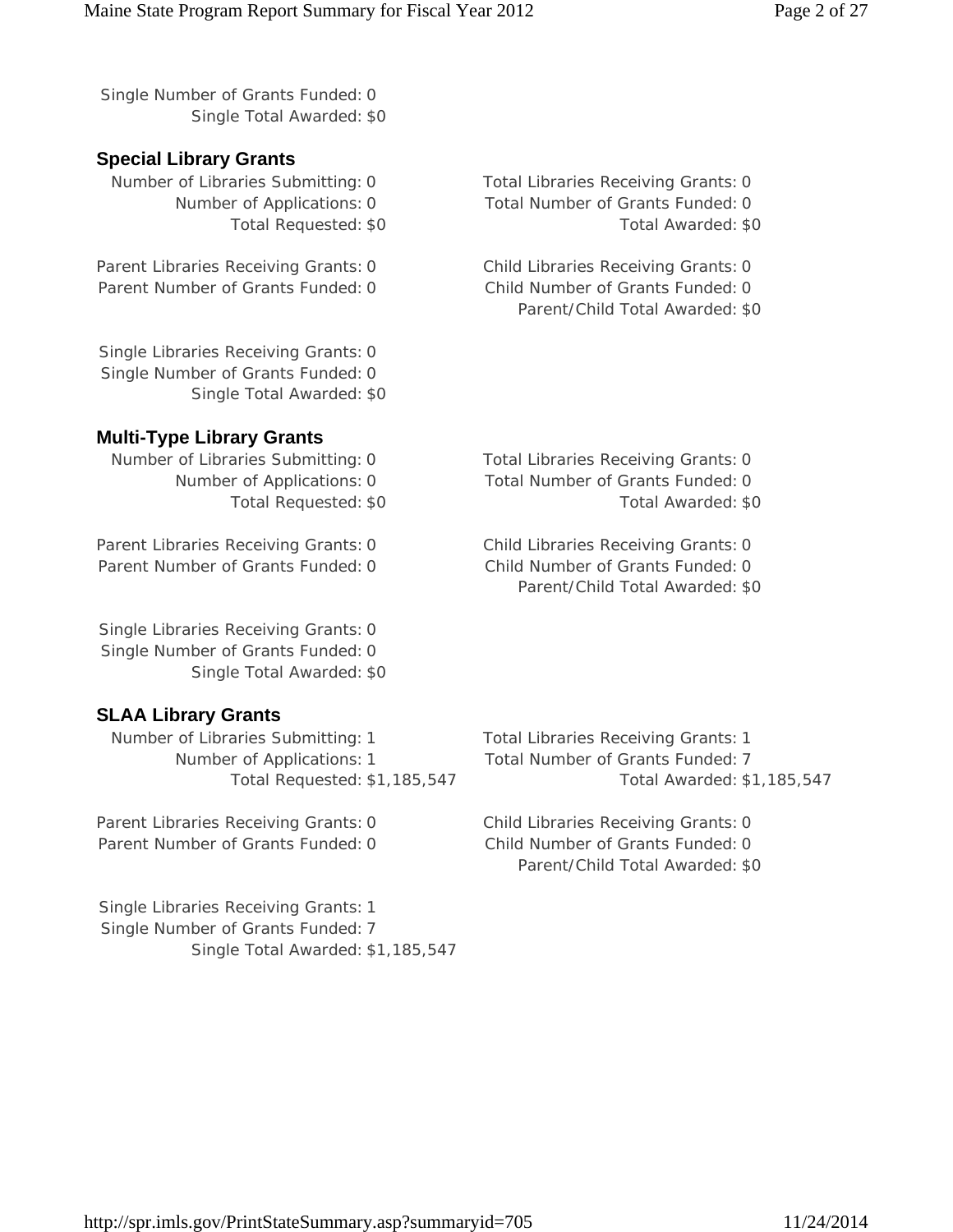#### **Section 2 | OBE Summary**

**Q1:** What progress did you make in implementing OBE during this reporting period?

This year, for the MARVELous Maine Invitational, the district consultants created a pretest and post-test for the 12 week class. 158 people signed up for the online course, 133 took the pre-test and 74 completed the post-test. Those that completed the post-test rated their knowledge level before and after the course. Library staff indicated that their knowledge was significantly increased after the course. Examples: In the pre-test only 3.9% indicated their knowledge about LearningExpress Library was high. In the posttest, that number rose to 57.5%. In the pre-test only 10.8% indicated their knowledge about Ebsco Host was high. In the post-test, that number rose to 48.6%. In the pre-test only 3% indicated their knowledge about Health Source was high. In the post-test, that number rose to 64.9%%. For other CE programs and courses, the Maine Regional Library System District Consultants require that workshop/meeting/continuing education (CE) attendees complete evaluation forms following each event. These evaluation forms ask attendees to list the changes they anticipate making in their library programs to best meet the needs of their patrons as a result of attending the session(s). In the partnership with Maine Department of Education and Maine Public Utilities Commission, Networkmaine has established a number of ways to review bandwidth use for libraries and to streamline the application process. The results are a shorter and more successful completion of the Letter of Agency and the Form 479 which has lowered the number of questions asked in the USAC reviews. A streamlined process for libraries to obtain more bandwidth resulted in increased bandwidth for libraries that have video conferencing units as well as web-based tools. Using technology (a variety of bandwidth measurement tools) plus a more sophisticated database to track applications, current bandwidth and NSLP data has resulted in more accurate and useable data.

**Q2:** Briefly describe your state's results in meeting its identified OBE goal(s) this reporting period.

Current work toward outcome based evaluations using pre and post-tests is underway. As the MSL develops more online courses we will utilize the same pre and post-test models. It is difficult to get attendees to fill out a pre- test for half day or day long events. The district consultants are attempting to build a pre and post question into the evaluations for those events. The MSL now creates a web page with PowerPoint, papers and links to websites following each training event to allow participants (as well as those unable to attend) to revisit the information provided. One benefit of tis practice is that it has engaged library staff to ask us to add resources – specifically ones that they discover through their own work and want to share with others. This makes the MSL's web site a collaborative project between MSL staff and our libraries and more responsive to needs In the partnership with the Maine Department of Education and Maine Public Utilities Commission, Networkmaine practices and procedures ensured that all libraries have needed bandwidth and has streamlined the application process for both the libraries and Networkmaine.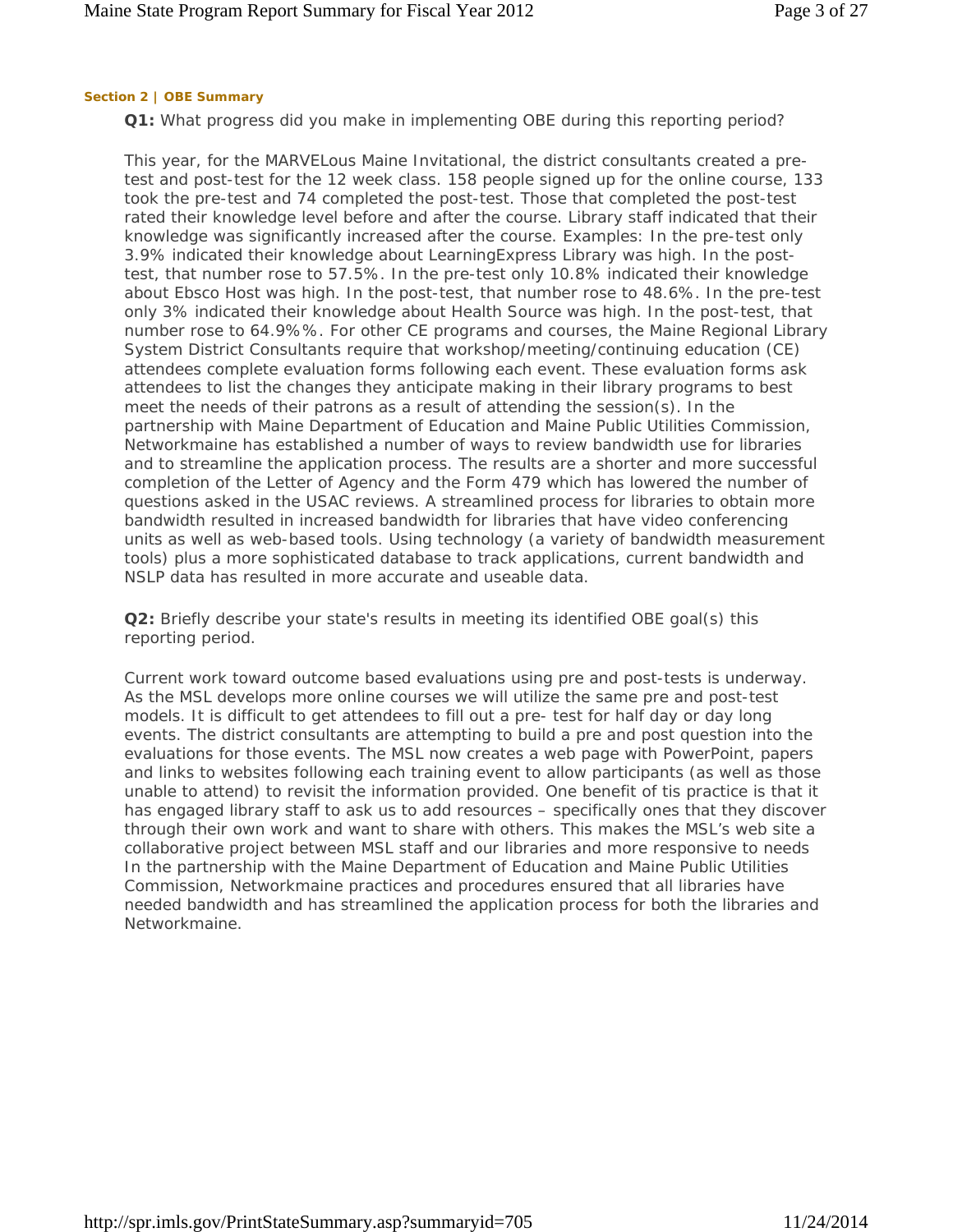#### **Section 3 | Project Reports**

| <b>Project Code:</b>                                  | 2012-ME-46476                                                  |
|-------------------------------------------------------|----------------------------------------------------------------|
| <b>Project Title:</b>                                 | <b>Project Number:</b>                                         |
| Administration                                        | 1                                                              |
| <b>Library Name:</b>                                  | <b>Project Director:</b>                                       |
| Maine State Library                                   | Janet McKenney                                                 |
| <b>Phone Number:</b>                                  | Email:                                                         |
| 207-287-5620                                          | janet.mckenney@maine.gov                                       |
| <b>Library Building:</b>                              |                                                                |
| Maine State Library                                   |                                                                |
| <b>LSTA Funds Expended:</b>                           | <b>Cash Match:</b>                                             |
| \$38,151                                              | \$11,584                                                       |
| <b>In Kind Contributions:</b>                         | <b>Total Cost:</b>                                             |
| \$                                                    | \$49,735                                                       |
| <b>Number of Persons Served:</b>                      |                                                                |
| <b>LSTA Purpose:</b>                                  | <b>State Goal:</b>                                             |
| Library technology, connectivity, and<br>services     | 1. Partnering for expansion of library<br>resources & services |
| <b>IMLS Primary Performance</b><br>Category:          | <b>IMLS Secondary Performance</b><br>Category:                 |
|                                                       |                                                                |
| Provide access to information,<br>resources and ideas |                                                                |
| <b>Primary Users:</b>                                 | <b>Secondary Users:</b>                                        |
| Statewide public                                      |                                                                |
| <b>Primary Services:</b>                              | <b>Secondary Services:</b>                                     |
| <b>SLAA LSTA Administration</b>                       |                                                                |
| <b>Start Date:</b>                                    | End Date:                                                      |
| 10/1/2011                                             | 9/30/2013                                                      |
| Statewide? Ø                                          | Partnership? $\square$                                         |

#### **Project Purpose:**

Financial Administration of the LSTA funds is done by the Department of Administrative & Financial Services (DAFS), the organization that coordinates a number of central services for departments within Maine State Government. The DAFS' service bureaus seek to work in partnership with other state agencies, including the Maine State Library, to provide quality services and to establish processes that ensure accountability in the state's financial performance. The following information is from the State of Maine Administrative and Accounting Manual, Section 50.20.60.: "The Statewide Central Services Cost Allocation Plan (STACAP) is used to identify and assign central services costs. Most government units provide certain services such as accounting, computing, payroll, service, motor transport, etc. to operating agencies on a centralized basis. Since federally supported awards are performed within the individual operating agencies, a process is necessary to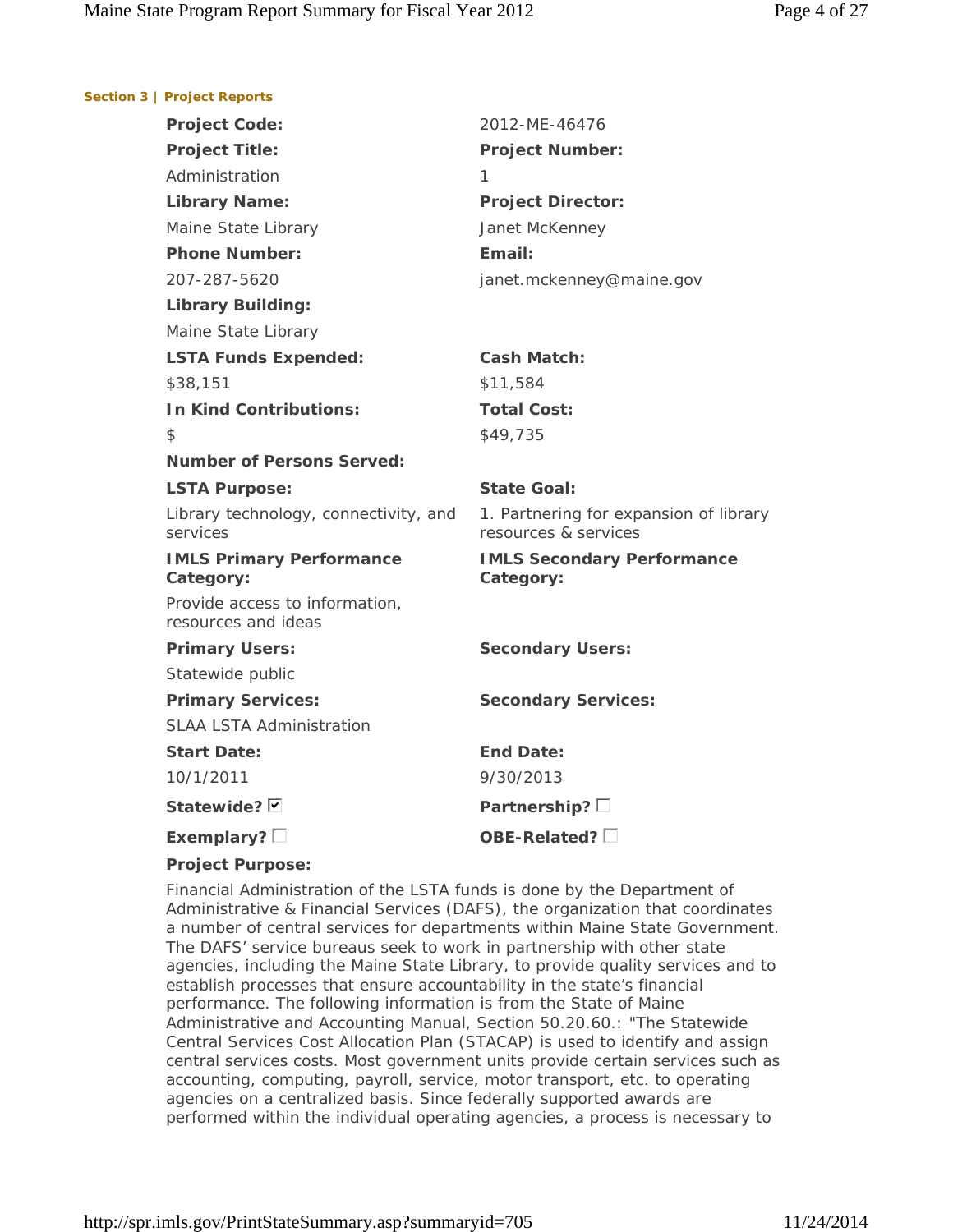identify these central service costs and assign them to benefiting activities on reasonable and consistent bases. The federally reviewed and approved, statewide, central service cost allocation plan (STACAP) provides that process. Administrative coordination with this department is done by the Director of Library Development and LSTA Coordinator.

#### **Project Activities/Methods:**

The following information is also from the State of Maine Administrative and Accounting Manual, Section 50.20.60: "The Financial Reporting and Analysis Division of the Office of the State Controller prepares, administers, and submits to the federal government an annual central services cost allocation plan (STACAP) for the State. One part of the plan justifies and reconciles the activities of the billed State central services (internal service and selfinsurance). A second part allocated the allowable costs of other State central services benefiting agencies expending federal awards." It is this second part that pertains to the Maine State Library's acceptance of LSTA funds. LSTA funds used for STACAP are \$33,425 and Office of Information technology (OIT) Network access,telephone, misc. amount to \$4,726.

#### **Project Outputs:**

The purpose of the STACAP is to defray the cost of State of Maine central services. The Maine Department of Administrative and Financial Services is responsible for services that also provide heating and electricity, as well as protecting, cleaning and maintaining the Maine State Library facility. The department provides the following: financial reports and maintains a staff to handle accounts payable and receivables as well as a financial analyst.

**Project Outcomes: Other Results: Anecdotal Info: Exemplary Reason:**

| 2012-MF-46475                    |
|----------------------------------|
| <b>Project Number:</b>           |
| 2                                |
| <b>Project Director:</b>         |
| Christopher Boynton              |
| Email:                           |
| chris.boynton@maine.gov          |
|                                  |
|                                  |
| <b>Cash Match:</b>               |
| \$65,387                         |
| <b>Total Cost:</b>               |
| \$222,706                        |
|                                  |
|                                  |
| <b>State Goal:</b>               |
| 2. Improving library services to |
|                                  |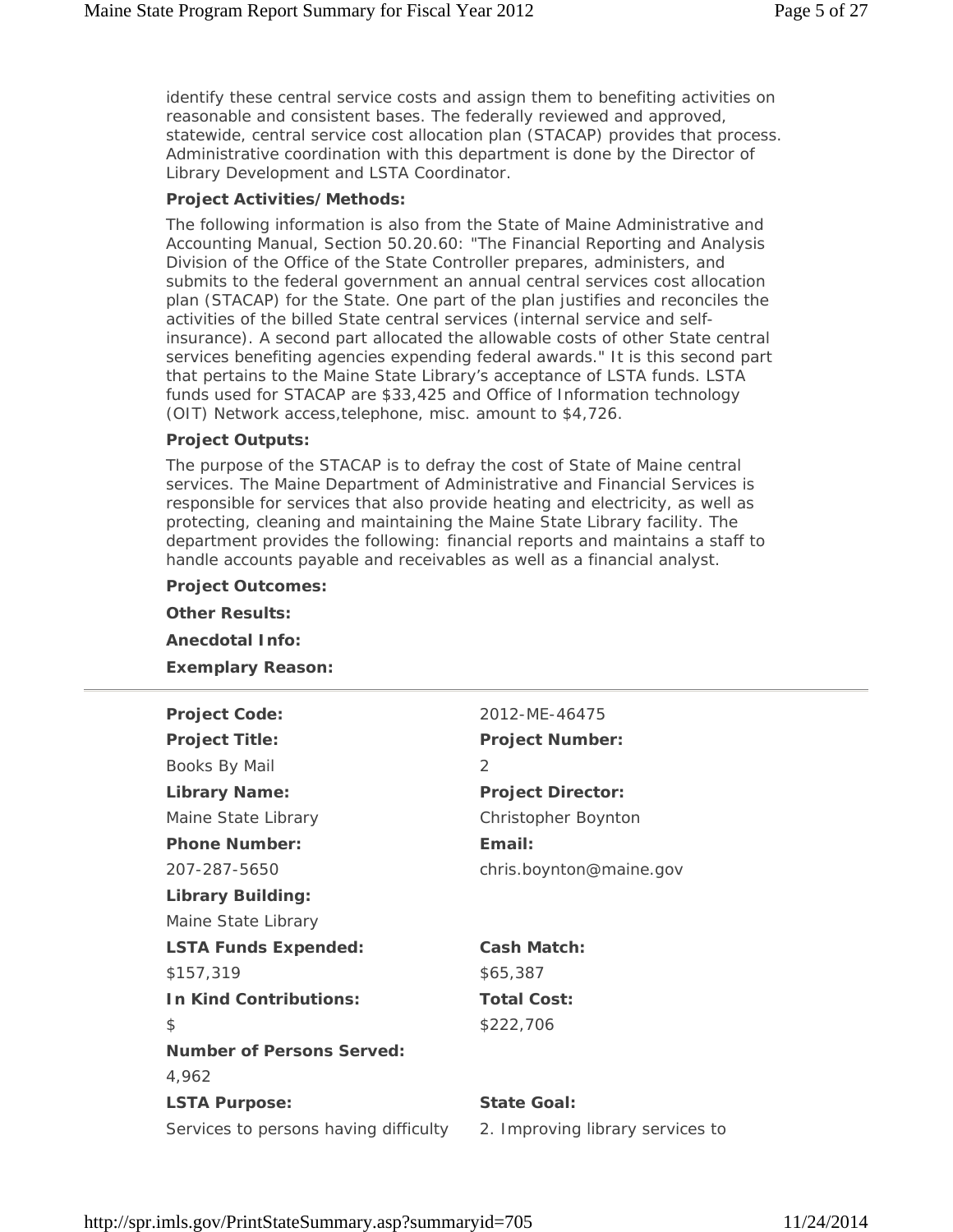| using libraries                                       | citizens with special needs                     |
|-------------------------------------------------------|-------------------------------------------------|
| <b>IMLS Primary Performance</b><br>Category:          | <b>IMLS Secondary Performance</b><br>Category:  |
| Provide access to information,<br>resources and ideas | Enhance a lifetime of learning<br>opportunities |
| <b>Primary Users:</b>                                 | <b>Secondary Users:</b>                         |
| People with special needs                             | Homebound persons                               |
| <b>Primary Services:</b>                              | <b>Secondary Services:</b>                      |
| <b>Outreach Services</b>                              | Books-by-mail                                   |
| <b>Start Date:</b>                                    | End Date:                                       |
| 10/1/2011                                             | 9/30/2013                                       |
| Statewide? <b>D</b>                                   | Partnership? $\square$                          |
| Exemplary? $\square$                                  | OBE-Related? $\square$                          |
| <b>Project Purpose:</b>                               |                                                 |

The Books by Mail (BBM) program is part of the Outreach Services of the Maine State Library. This service helps to meet the library needs of citizens in our large rural state (33,125 square miles with a population of 1,329,192)who live in towns without local libraries or in towns with public libraries open less than 12 hours a week or are homebound. More details about the program may be found at http://www.maine.gov/msl/outreach/booksbymail/. Program Eligibility—Patrons requiring homebound services are eligible to have return postage paid: Homebound status is defined as a need to receive library materials by mail due to a physical inability to use local library services. To be eligible applicants must have a doctor, nurse, social worker, counselor, teacher, librarian, or other qualified person sign a Certification of Eligibility on the application for services form. Unserved or under-served communities (residents pay return postage): Maine residents that have no town library or who reside in towns where the library is open less than 12 hours a week are eligible to apply. Before budget cuts the Maine State Library paid for return postage. Number of users dropped significantly when return postage became the responsibility of the user. Rising postage costs made budget cuts a necessity.

#### **Project Activities/Methods:**

Rural and disabled/homebound Maine residents utilize the Books by Mail service from their homes. Patrons who do not have Internet access may make selections from paper catalogs. These are mailed to patrons upon request. Those who have the capacity to go online can request and renew materials via an online public access catalog (OPAC) that is part of a state-wide consortium known as MINERVA. Users are able to request anything available from the shared database through the OPAC. A formal reader advisory service also allows users to request a specialized, recommended, reading list; the method for requesting is a form which is mailed to users and which may also be completed online. Since Books by Mail patrons have a Maine State Library card, they are eligible for electronic resources such as the MARVEL databases and the Downloadable e-books and audio-books offered through Maine InfoNet. A summer reading program is conducted for the benefit of children enrolled in the Books by Mail program. The Maine State Library pays postage to and from for the homebound patrons. All others pay return postage. A Maine State Library toll free phone number is provided to users. Materials selection and information about the program are available online. Promotion of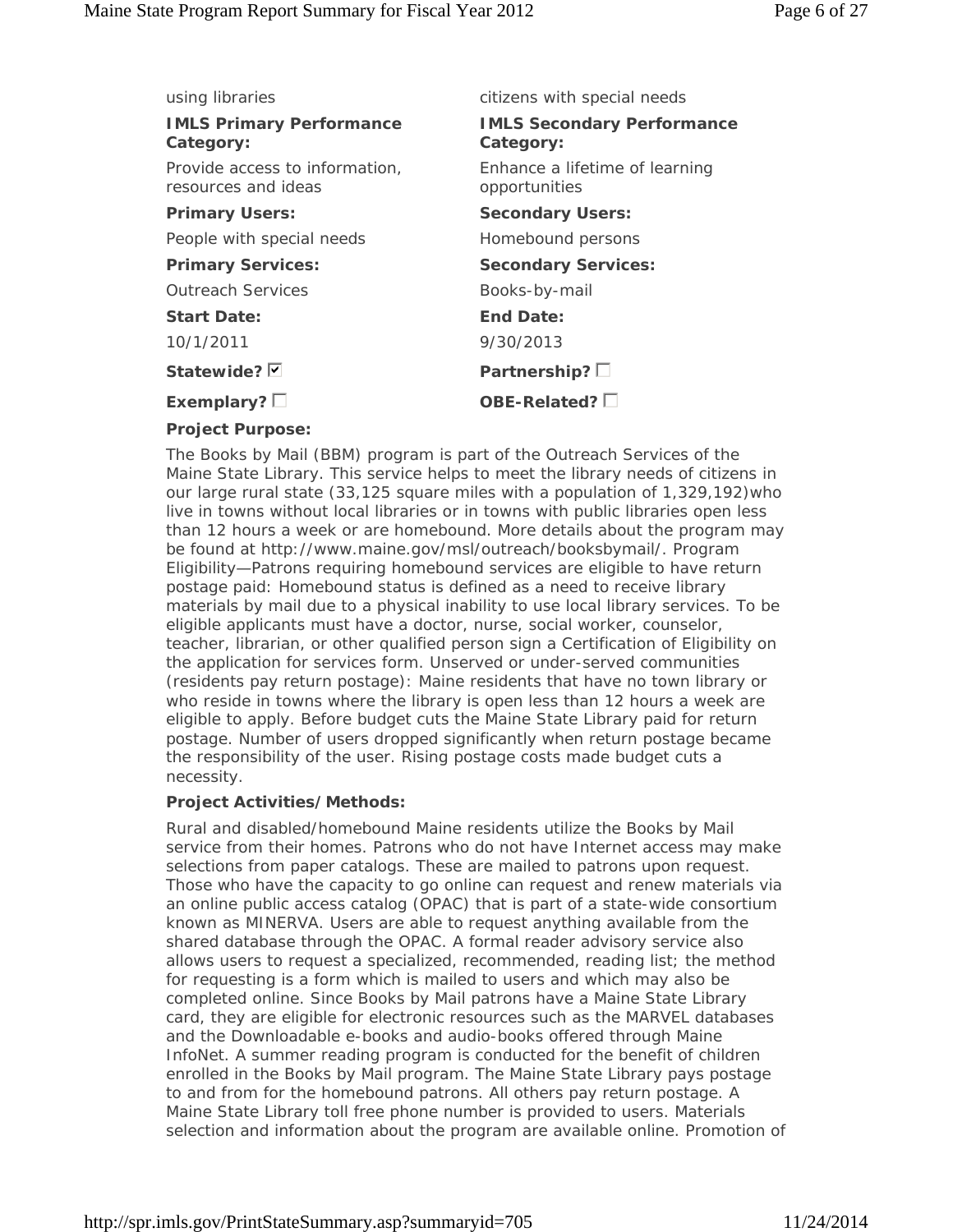this program has taken place yearly at the Common Ground Fair, a very popular activity attended by rural Maine citizens. Over half of the people visiting the information booth asked questions about the Books by Mail program. Approximately 60,000 people attended the fair each year. LSTA funds for this project totals \$ 157,319. Staff salaries total \$ 118,631 for 2.5 FTEs and project costs of \$38,688 are predominately for postage, books and supplies.

#### **Project Outputs:**

During this reporting period, 320 residents (210 adults and 110 juveniles, K-12) who cannot access library services due to limited local library service, geographic isolation and/or disability, requested materials and resources from the Maine State Library's Books by Mail program. This represents a decrease in the number of adults but an increase in the number of children from our last report. The Books by Mail program has its own collection of 20,450 titles and 44,767 copies. Additional materials are also available to users from over 60 other libraries through the state's Minerva interlibrary loan system. This year 17,182 items were loaned to the BBM patrons. Users of this program are voracious readers and borrow on average over a book per week. The Maine State Library's Books by Mail program used interlibrary loan to borrow 13,392 items from Minerva member libraries for the BBM patrons. Minerva libraries borrowed 6113 items via interlibrary loan from the Books by Mail collection. The Books by Mail program has a total of 4962 registered users (3363 adults and 1599 K-12 juveniles). The highest number of Book by Mail registered users are residents of Aroostook and Penobscot counties but there are registered users in all of Maine's sixteen counties. There are 142 registered homebound users in the program. This is a 4% increase from last year.

#### **Project Outcomes:**

This program provides library services and meets the recreational and informational needs of Maine's rural and homebound residents. Many homeschooled, K-12 students also rely on materials from this program to obtain needed resources for their studies. Rural citizens in Maine are challenged by local access and distance to obtain quality library services. Although Maine has many small local libraries, many communities do not have a public library. Approximately 38% of Maine's small towns do not have a public library and the Books by Mail program is a statewide service that serves an important purpose in Maine for those citizens. The Books by Mail patrons depend heavily on this service. Many people use this service who are homebound temporarily and return to use their local library when they have recovered. A survey is conducted every other year of the Books by Mail patrons to get feedback on the service.

#### **Other Results:**

MSL Outreach Services frequently receives feedback from users who find that access to interlibrary loan vastly increases the usefulness of the program. The van delivery service helps to make this program more efficient and to minimize delays in delivery since the Maine State Library receives ILL books for these patrons in a timely manner and on a daily basis.

#### **Anecdotal Info:**

Feedback from surveys, notes, cards and other correspondence to the Books by Mail program: "Your service is something I think I could not do without." "Thanks for all the wonderful books!"; "I am so pleased that I now have this option to access books through Maine State Library by mail books. I found other books that grabbed my attention on the Minerva search and I have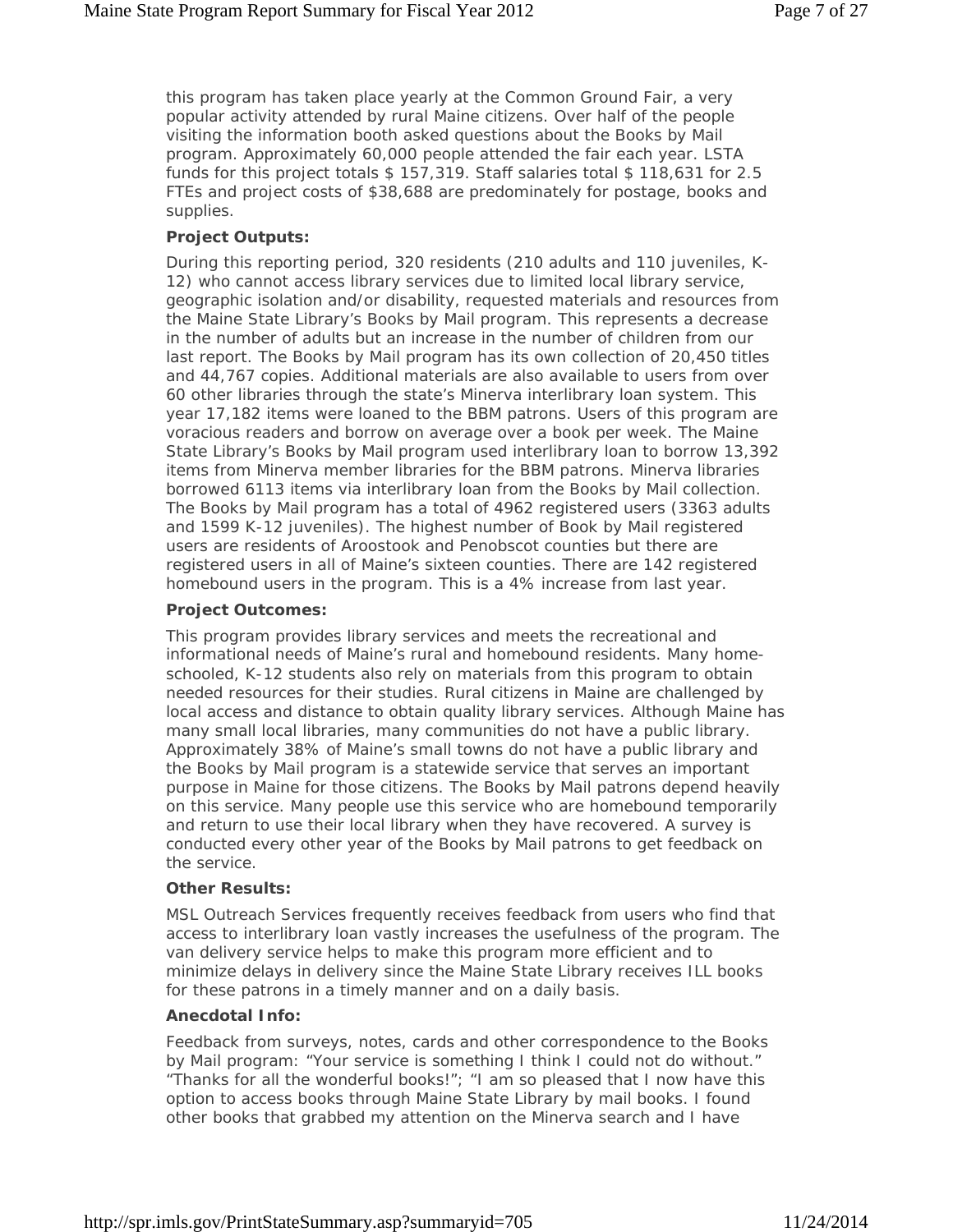placed them on my queue, as well… How exciting!"; "It is great to encourage reading over the summer when we have access to a variety of books delivered to our children."; "I want you to know that I value the Books-By-Mail program. Our town library is open just 6 hours per week, so the convenience of the Books-By-Mail program is wonderful… My daughter, a junior in high school, has also benefitted from the program. Thank you!"; "I appreciate the postage and all the good services of the Books by Mail program."

#### **Exemplary Reason:**

| <b>Project Code:</b>                                  | 2012-ME-46472                                                  |
|-------------------------------------------------------|----------------------------------------------------------------|
| <b>Project Title:</b>                                 | <b>Project Number:</b>                                         |
| Maine Regional Library System                         | 3                                                              |
| <b>Library Name:</b>                                  | <b>Project Director:</b>                                       |
| Maine State Library                                   | Janet McKenney, Director of Library<br>Development             |
| <b>Phone Number:</b>                                  | Email:                                                         |
| 207-287-5620                                          | janet.mckenney@maine.gov                                       |
| <b>Library Building:</b>                              |                                                                |
| Maine State Library                                   |                                                                |
| <b>LSTA Funds Expended:</b>                           | <b>Cash Match:</b>                                             |
| \$631,254                                             | \$239,296                                                      |
| <b>In Kind Contributions:</b>                         | <b>Total Cost:</b>                                             |
| \$                                                    | \$870,550                                                      |
| <b>Number of Persons Served:</b>                      |                                                                |
| 800,000                                               |                                                                |
| <b>LSTA Purpose:</b>                                  | <b>State Goal:</b>                                             |
| Services for lifelong learning                        | 1. Partnering for expansion of library<br>resources & services |
| <b>IMLS Primary Performance</b><br>Category:          | <b>IMLS Secondary Performance</b><br>Category:                 |
| Provide access to information,<br>resources and ideas | Enhance a lifetime of learning<br>opportunities                |
| <b>Primary Users:</b>                                 | <b>Secondary Users:</b>                                        |
| Statewide public                                      |                                                                |
| <b>Primary Services:</b>                              | <b>Secondary Services:</b>                                     |
| Interlibrary Loan, Library Development                |                                                                |
| <b>Start Date:</b>                                    | <b>End Date:</b>                                               |
| 10/1/2011                                             | 9/30/2013                                                      |
| Statewide? Ø                                          | Partnership? <b>D</b>                                          |
| Exemplary? $\nabla$                                   | OBE-Related? Ø                                                 |

**Project Purpose:**

The purpose of the Maine Regional Library System is to promote improved service for the constituents of member libraries. It was created by Public Law 626, enacted in 1973, which established three library districts based on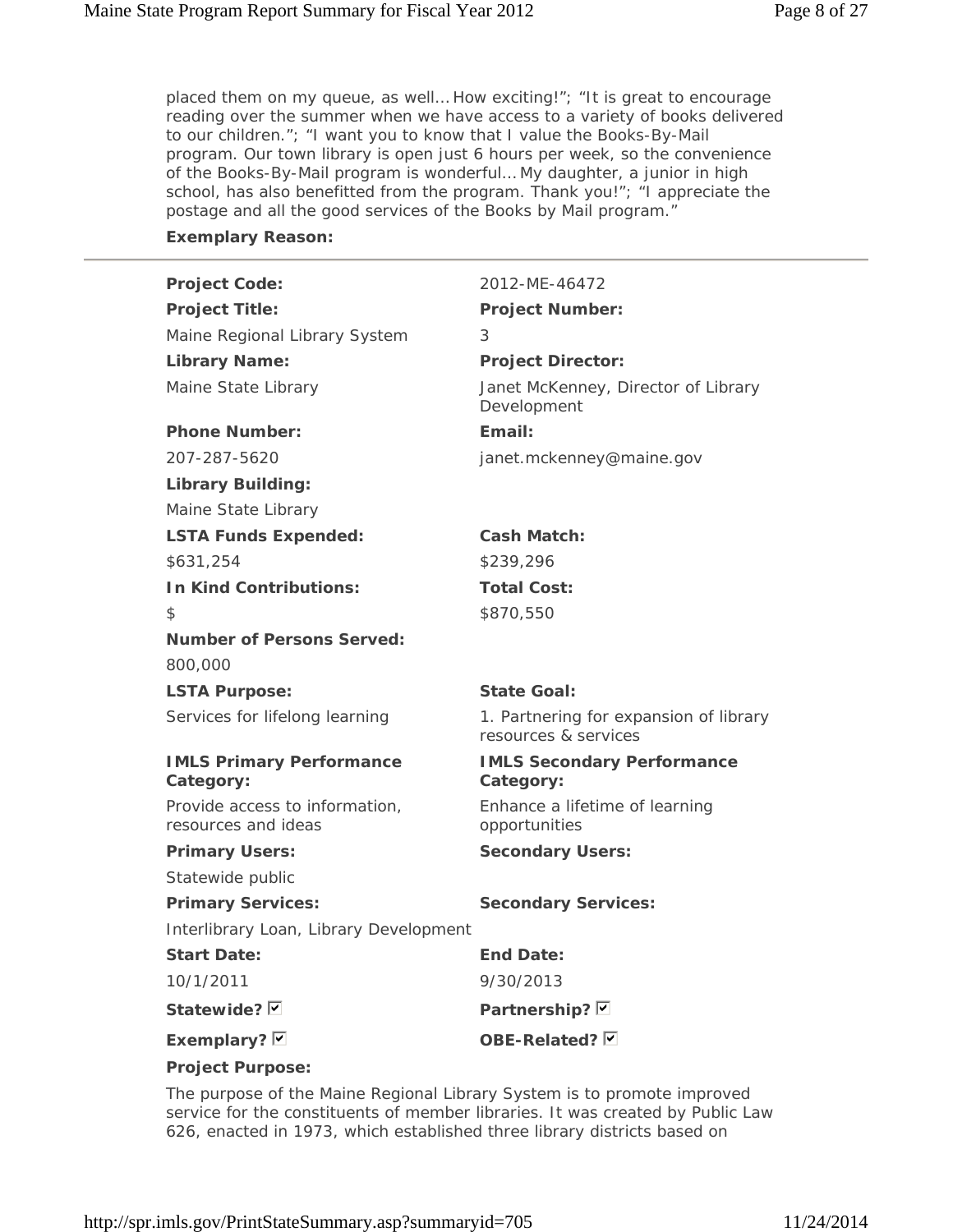population to improve library service for the citizens of Maine. Membership consists of public, school, academic, and special libraries. The Maine Regional Library System is administered by the Maine State Library in Augusta; however, each district has its own executive board that sets goals and develops plans for regional and statewide professional development plus other activities each year. There is one library consultant for each district. The overarching goals of the three regional district consultants are: 1. To increase public awareness, use, and support of Maine libraries; 2. To facilitate professional development; 3. To encourage resource sharing and regional cooperation; 4. To foster literacy; 5. To improve communication among libraries, library organizations, and other groups; 6. To foster improved library service. Each district has a corresponding ARRC Library where offices are located. Both consultant services and ARRC services are tied to the specific geographic area designated and are composed of the Southern Maine Library District (SMLD), the Central Maine Library District (CMLD) and the Northeastern Maine Library District (NMLD). The SMLD serves Cumberland and York counties plus selected Oxford county towns (Brownfield, Denmark, Fryeburg, Hiram, and Lovell) with a total population of 482,926. The CMLD serves Androscoggin, Franklin, Kennebec, Lincoln, Oxford, Sagadahoc, and Somerset counties with a total population of 407,412. The NMLD serves Aroostook, Hancock, Knox, Penobscot, Piscataquis, Waldo, and Washington counties with a total population of 438,854.

#### **Project Activities/Methods:**

In accordance with P.L. 626, An Act Creating Regional Library System, three Area Reference and Resource Centers (ARRCs) were created, one for each of the three districts. Bangor Public Library and Portland Public Library receive state and federal aid from the Maine State Library for the purpose of making "their resources and services available without charge to all residents in their Districts...." The Maine State Library serves as the ARRC for the Central Maine Library District. ARRCs are the Regional District hubs for the following services: Interlibrary Loan (ILL), Reference Service, and District Consultants. ILL Service: The interlibrary loan service supports libraries of every size and type. ARRCs provide ILL service to member libraries that are not part of the Minerva system. Minerva is a shared library system that brings together nearly 60 libraries of all types from across the state. Minerva is self-governed by a User's Council and an Executive Board with technical management and support provided by Maine InfoNet. Reference Service: Reference and information service provided by the ARRCs is another important service of the Maine Regional Library System. Libraries and patrons requiring reference assistance can contact their ARRC via fax, telephone, email, or online via the Ask a Librarian link, or via a toll-free telephone line. This ARRC resource helps expand services that small rural libraries can offer to patrons. District Consultants: Each ARRC hosts an office for the District's consultant. The District Consultant provides professional library guidance to libraries in that district but also collaborates with the other consultants to provide guidance, training and other professional development opportunities. Each District, in cooperation with the Maine State Library provides technical assistance to cooperative interlibrary projects designed to promote equal access to library materials to all Maine people regardless of geographical location. Each District Consultant maintains ongoing communication with member libraries and performs the following duties: • Serves as a professional consultant to libraries within the district or districts • Studies the needs of the district and makes recommendations to the district council • Acts as a liaison between the district, other districts and the Maine State Library • Fosters opportunities for continuing education and encourages librarians, library staff, library trustees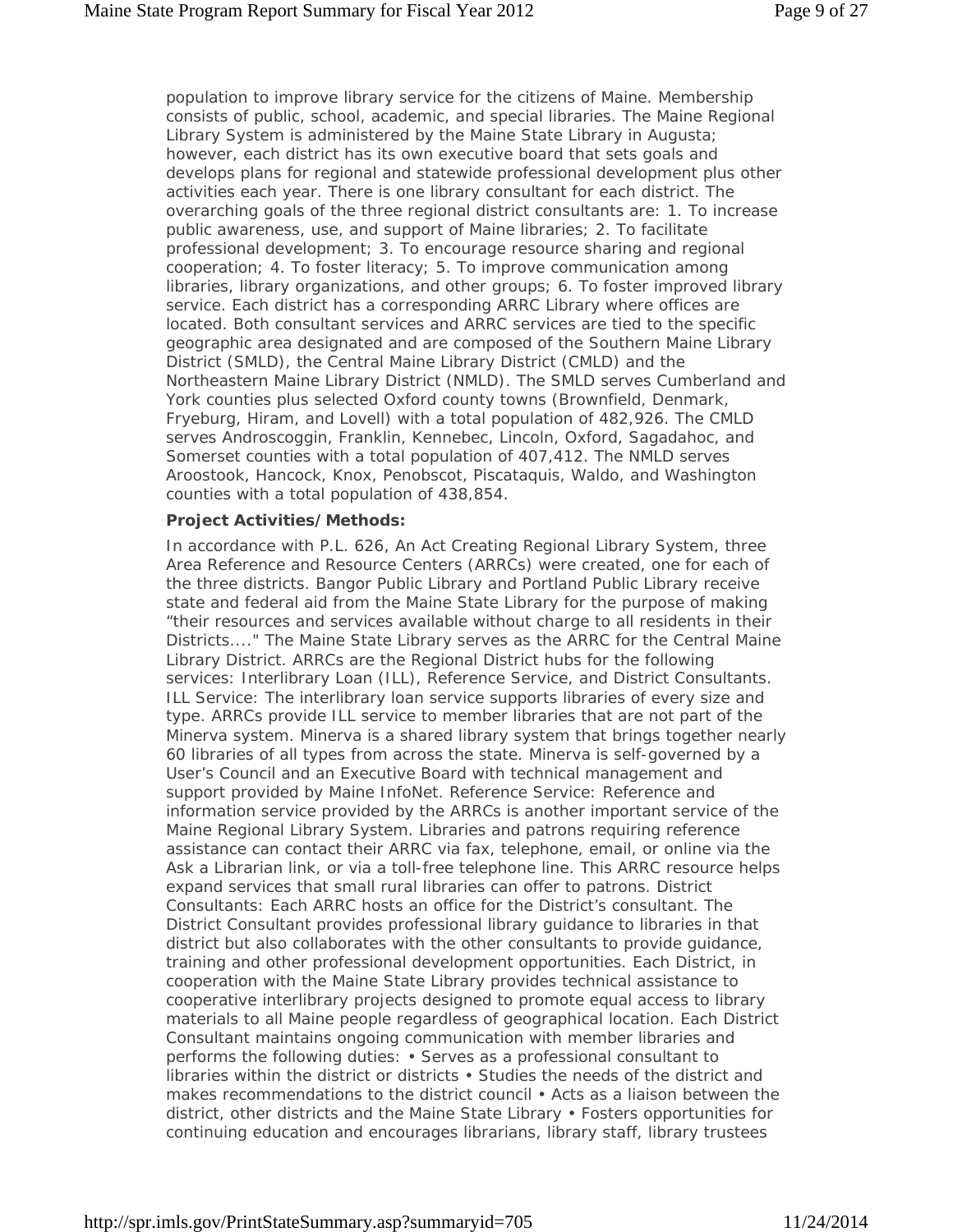and Friends groups to participate and to attend state and regional workshops, webinars, video conferencing events and other educational opportunities • Maintains ongoing communication with district libraries to promote interlibrary cooperation plus meet the individual needs of libraries of all types with the ultimate goal of providing better service to the state's library patrons. LSTA funds for this project totals \$631,254. This total includes 2 contracts with the ARRC libraries. The contract with Bangor Public library is for \$170,673. Funds for the NMLD office total \$162,673 for 2 FTEs (one district consultant and a data coordinator) plus operating costs plus \$8,000 for Bangor Public Library to offset OCLC costs for ILL service. LSTA funds go to Portland Public Library in the amount of \$18,000 for ILL services to the district and library cards for regional district patrons. Funds in the amount of \$256,658 for 4 FTE staff at the Maine State library include the web coordinator, library development director, and ILL staff. Remaining funds of \$185,923 include ILL postage and supplies, OCLC costs for ILL, plus software subscriptions, books for professional development collection for librarians, Adobe Connect subscription, WebJunction subscription, Lynda.com licenses, network access travel and supplies.

### **Project Outputs:**

The three District ARRCs (Area Reference and Resource Centers) are Bangor Public Library in the Northeastern Maine Library District (NMLD); Portland Public Library in the Southern Maine Library District (SMLD) and the Maine State Library (MSL) in the Central Maine Library District (CMLD); Lewiston Public Library provides fiction ILL for the CMLD since the fiction collection at the MSL is limited. The ARRCs are responsible for serving all Maine libraries and residents in their districts and for interlibrary loan and reference services to libraries in their geographic districts. ARRC statistics: Bangor Public Library (BPL) – Total ILL transactions for the ARRC (requested and loaned) is 53,442. BPL's collection size is 528,370. The BPL reference staff responded to 24,647 questions. 9,903 items were loaned directly to Northeastern Maine Library District libraries. Bangor Public Library issues borrower cards to anyone in the state. Total number of borrower cards is 32,224. Cards issued to District libraries (public, school, special, academic) is 303. Patrons of NMLD libraries have non-resident cards totaling 14,773. Maine State Library (MSL): Borrowed 5,074 items from other libraries and loaned 10,350 items to other libraries. MSL's collection size is 272,350 items and it circulated 49,352 items during this reporting period. The reference staff responded to 5918 questions. 13,702 items were loaned directly to the CMLD libraries. The Maine State Library has issued 15,942 borrower's cards for Maine residents statewide. The Lewiston Public Library (LPL) borrowed 29,099 items from other libraries and loaned 37,492 to libraries. LPL's collection size is 155,127; the reference staff responded to 9,455 questions. Portland Public Library (PPL): Borrowed 24,245 items from other libraries and loaned 23,050 items to other libraries. Portland's collection size is 369,638 catalogued items (which includes government documents). The PPL reference staff responded to 67,599 questions. Total ILL transactions for SMLD libraries equaled 4,973. Items loaned to SMLD libraries equaled 13,289. Portland Public Library has 76,918 registered users and has issued free library cards to 6,694 SMLD libraries and patrons who live outside Portland. District Consultants The district consultants organized 39 continuing education programs and events attended by 1588 Maine library staff. These C.E. programs were delivered either face to face or online using Adobe Connect. There were CE opportunities for specific audiences (school librarians, public librarians, trustees, etc.) plus programs useful for all types of library staff. Highlights for this reporting period were: The Annual Reading Round Up of Children's & YA Literature was attended by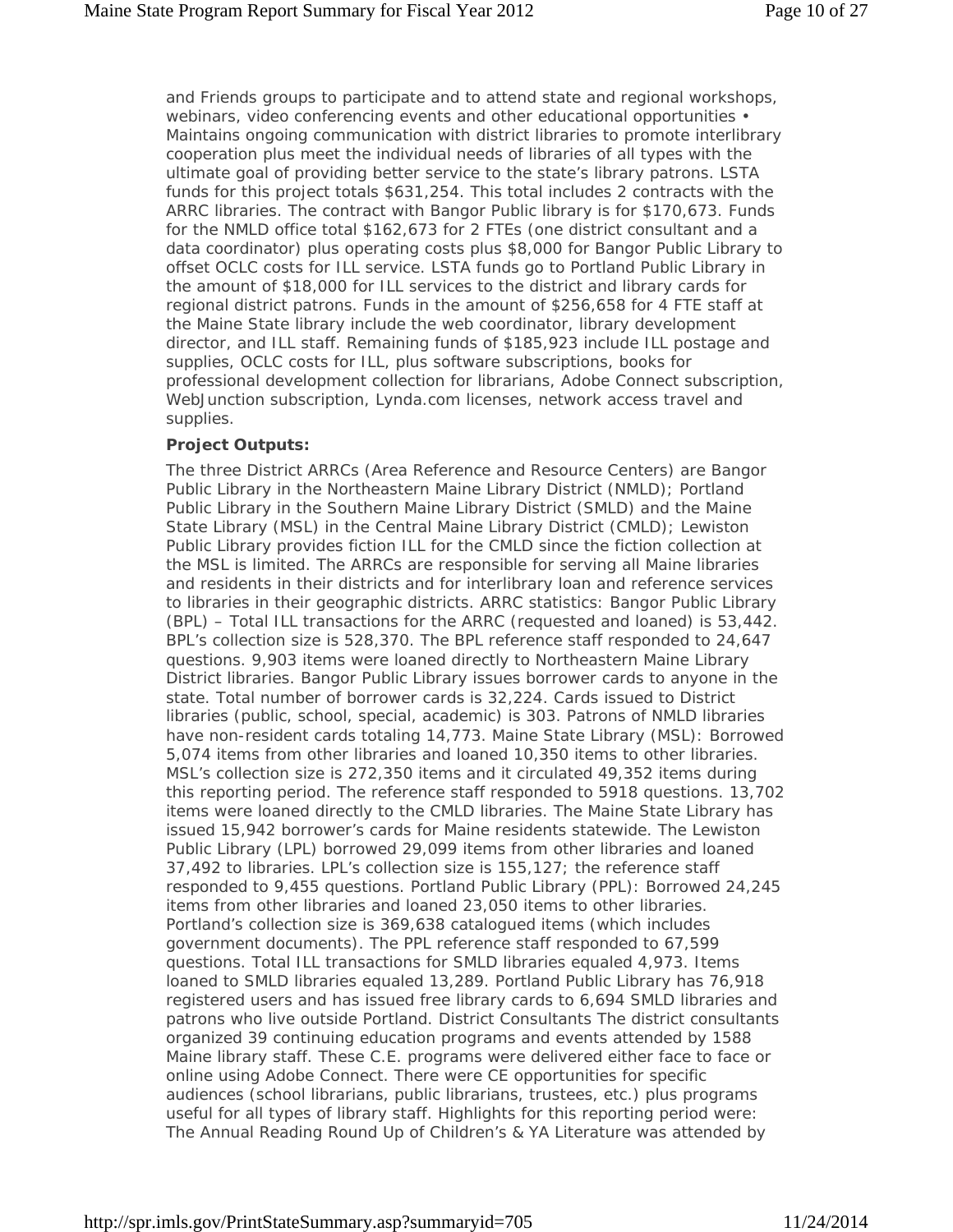339 school and public librarians. This conference combines expert keynote speakers plus workshops that cover a wide variety of topics. This year's 24th Annual Reading Round-Up featured author Kate Messner as the keynote speaker. A sampling of programs within the day included censorship, addressing problem behaviors, SMLD's Cream of the Crop collection, author signings, and Common Core workshops. Other highlights this year was Fall Tri-District Council Meeting with Warren Graham leading a session on Black Belt Customer Service attended by 246 library staff and three regional workshops entitled: Help! I'm Not a Social Worker! led by Carolyn Davidson Brewer attended by 177 library staff. Digital Literacy efforts included 11 regional meetings with libraries to provide knowledge and background about national efforts, state initiatives and share local practices. The meetings led to a successful list of needs from libraries as well as shared content and ideas. Total attendance statewide was 165 library staff and trustees.

#### **Project Outcomes:**

Consultants: State-wide continuing education opportunities are provided through the coordination and collaboration of the three district consultants and their seven-member Executive Boards. The district consultants work with the Director of Library Development for planning statewide events. The consultants strive to combine their financial resources to bring national speakers to Maine for joint statewide meetings since very few Maine librarians have the opportunity to attend national conferences. By combining local workshops geared to regional needs plus these statewide events satisfaction among Maine libraries has increased dramatically. The addition of WebJunction webinars have further expanded the number of topics available to Maine library staff. Webjunction webinars are placed on the Maine Library Community Schedule of Events and Workshops calendar. The availability of online courses through our WebJunction (WJ) partnership is used and appreciated. Maine has 161 WebJunction sponsored learners. There were 92 WJ courses enrollments during this reporting period and 185 WebJunction webinar registrations with 75 attended. Many librarians tell us they use the archived webinars when unable to attend live. Consultants are highly valued resources for all libraries in Maine because they provide those libraries with the education and tools to provide vital services to Maine citizens. The majority (71%) of Maine's public libraries have directors without a Master's degree in Library Science. Since 179 of the 258 libraries in Maine serve populations under 5,000 we have many small and under-funded libraries. In response, the Maine State Library staff has developed a three level voluntary certification program comprised of online courses, archived webinars, workshops and special institutes during 2012-2013. This program is intended to provide library directors and personnel who do not have formal training in library science with Basic Certification training which includes introductory coursework in core areas: Fundamentals of Librarianship, Collection Development, Organization of Materials, Management, Programming/Services and Technology. All the courses will fit into the American Library Association (ALA) Core Competencies and the 21st Century Skills matrices. Intermediate and Advanced Certification will build on the work done at the basic level and allow the librarian to explore these topic areas in more depth by choosing electives in each subject area. Once a certification level is achieved, the librarian will be required to attend or complete 5 classes, webinars or workshops each year to maintain that level of certification. School Library Media Specialists and Ed Techs can use these courses toward recertification. The program will have close to 200 online courses available. The consultants promote webinars and face to face events via the MELIBS-L listserv (1520 subscribers) and the online Maine Library Community calendar found at: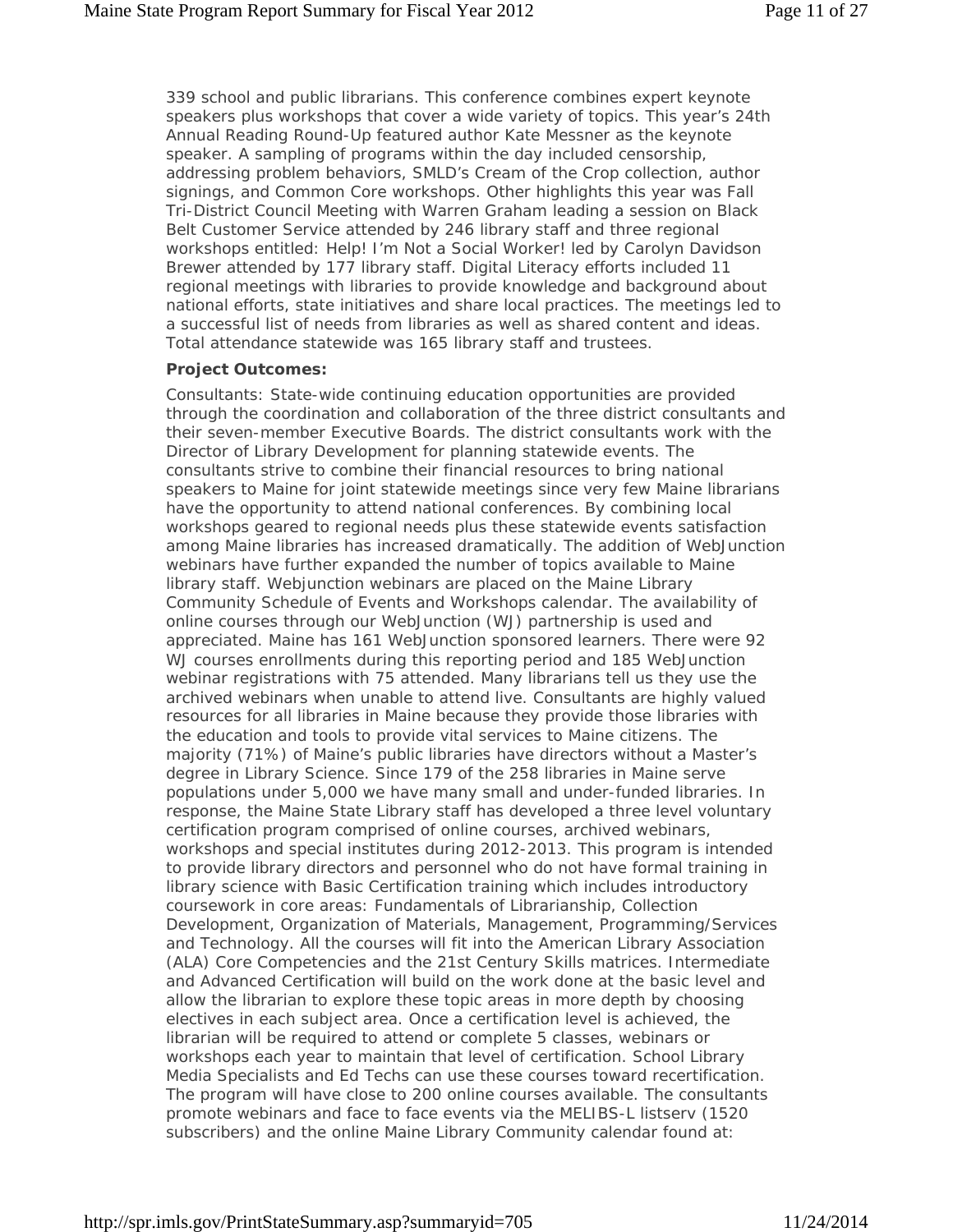http://evanced.info/maine/evanced/eventcalendar.asp?libnum=0 ARRCs: Maine's interlibrary loan counts are always high –and continue to increase each year. Small local libraries make good use of the ARRC's ILL services. With a state population of just over 1.3 million plus a large geographic area resource sharing is a way of life for Maine libraries. Only 40 public libraries are part of the Minerva system so the ARRC ILL service continues to play a vital role for libraries using different automation systems. The borrower's cards expand Maine citizens' access to both print and online resources (like the Downloadable e-books and audio books) as well as to databases purchased by the ARRCs. Resource sharing, a direct responsibility of the ARRC's and the District Consultants, is truly a success in Maine because the Regional Library System provides those libraries with the education and tools to provide these services to Maine citizens.

#### **Other Results:**

The District consultants collaborate with Maine libraries to work on SCOOP, a purchasing consortium that negotiates vendor contracts for discounts on library materials and supplies for all Maine libraries. Maine has partnered with NH and a VT regional system to expand the scope and increase discounts in the SCOOP program. The District consultants also work on an important statewide program for new library Director's. Each year, new library directors are invited to the Maine State Library to participate in a day of training and orientation. The Orientation for New Public Library Directors is for new directors who have been in their positions fewer than three years. The Maine Regional Library System along with the District Liaison Committee, continues to work diligently on cross-district collaboration, consolidating resources and regional CE events with great success.

### **Anecdotal Info:**

Comments from survey about what librarians will do differently after The 17th Annual Public Directors' Institute: Looking at the Law: "Pay more attention to sales tax, legalities of minors and guardians, wish for more time to learn about all of this topics"; "Speak with the City, supporting groups about the tax issues"; "Won't let paid employees volunteer any longer and I will discuss this with the board"; "Much greater awareness in staffing issues, volunteers, and breaks. Terrified of implications of tax law"; "I will be better at keeping employee records and at being more firm about following mandated practices for working with staff regarding hours worked and record keeping clearly defining who can work and/or volunteer and in what capacity"; "We're certainly going to have to take a closer look at sales tax issues! I think our library committee will also need to address the confidentiality problem."

### **Exemplary Reason:**

The Maine Regional Library System is exemplary in that it serves all Maine by a very collaborative process. The dedicated work of the district consultants in meeting needs of all types (public, school, special and academic) and sizes of libraries needs to be lauded. The geography in this state poses quite a challenge as well the lack of state aid to libraries. Tiny municipalities are challenged to fund public libraries so these small libraries rely heavily on statewide services provided by the Maine State Library and LSTA funded programs. The consultants deal with these challenges along with their libraries and have been innovative and supportive in finding ways for libraries to prepare for the future with the reality of small and diminishing budgets. The consultants and the ARRCs are committed to using the video conferencing technology in place at all ARRCs as well as at 16 other libraries in the state. The Maine State Library's access the corresponding desktop video conference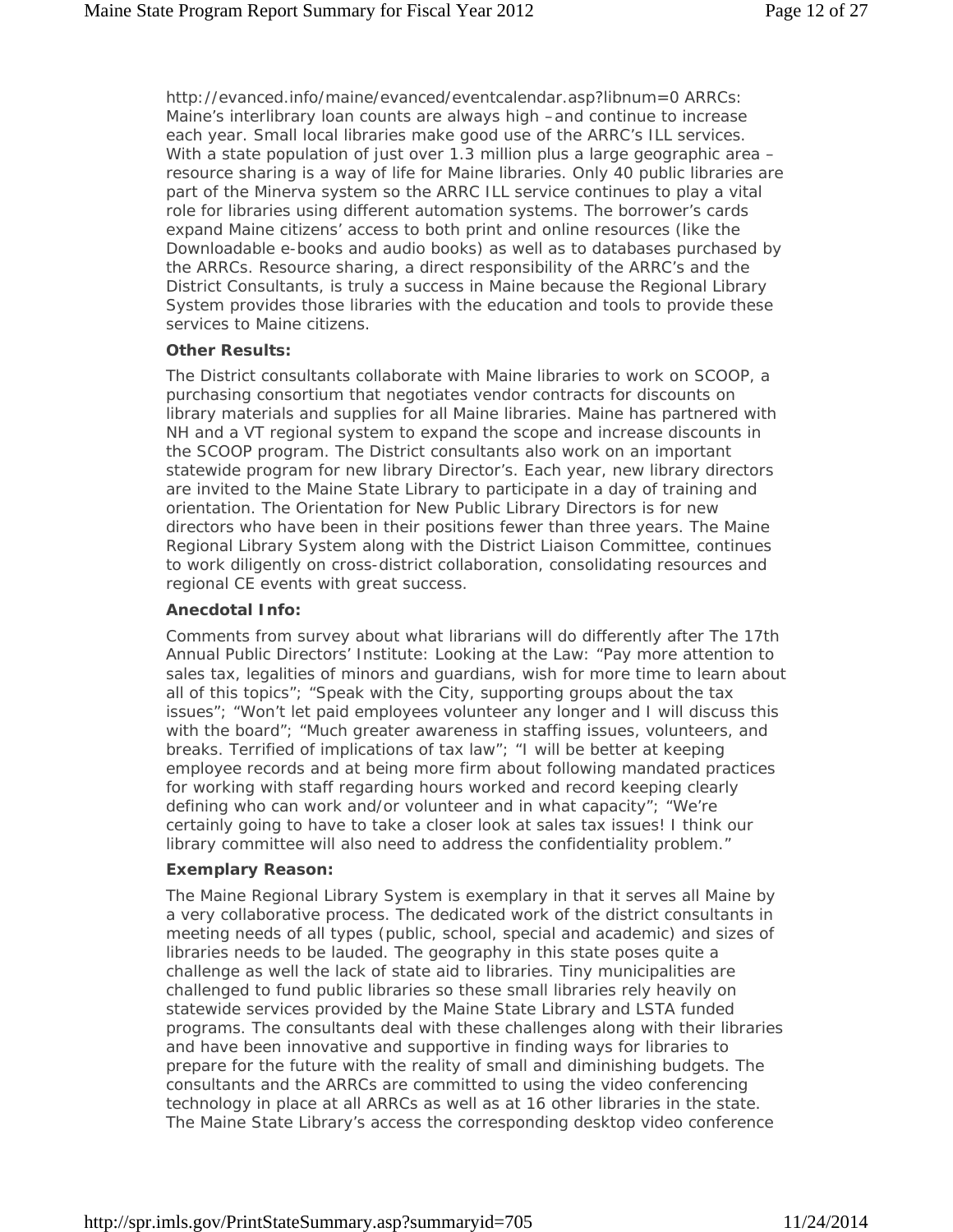service is now being used to save travel money and time as we move to "virtual" library visits. Face to face desktop discussions work better than the phone and can oftentimes accomplish the same goals. This technology was used for two of the online course offerings this year. Desktop video conferencing accounts have been set up for 294 librarians and library guests. Funds spent on Adobe Connect licenses for webinars were used for online classrooms with plans to increase that use next year. The consultants have been in the planning stages to use this technology for the next year for more webinars. Reciprocal borrowing at the 3 ARRCs is now in place. There were 3 superior online offering as well this year. The "MARVELous Maine Invitational" had 158 participants sign up and 68 librarians and teachers who completed 12 weeks exploring the Maine "MARVEL" databases and blogging about what they discovered. The "Be a Great Boss" was a 12 week virtual classroom experiment. Each week, participants prepared the assigned readings and exercises and then met for one hour in the virtual classroom for a discussion. Topics included: attitude, success with stakeholders, staffing, communication, customer service, planning, friends and allies, training, funding, people, leadership and your future in the profession. The third online offering was for school librarians called "Being Indispensable: A School Librarian's Guide to Becoming an Invaluable Leader." This 10 week course concentrated on developing a proactive approach about the vital role school libraries play in learning. School librarians used the virtual classroom for discussions that empowered them to demonstrate to their stakeholders the value they bring to the table. Participants came away with an understanding what other stakeholders in a school need and want; an ability to demonstrate their importance to administrators, teachers, and parents; and became more adept using essential tools like advocacy and marketing. One happy result of this course was a participant not only saving a school librarian position in her district but winning the argument that a librarian was needed at all schools: elementary, middle and the high school. A brand new service is starting up in the SMLD through a grant received by Portland Public Library is a bookmobile launched in April 2013 with a grant from the Key Bank Foundation. The bookmobile serves Portland neighborhoods without a nearby Library branch, individuals and families (particularly those with young children) who may lack transportation or the time to travel, or have health problems. We visit over 20 locations throughout the city including schools, residential areas, and special events. The bookmobile holds 1,700 items for all ages – fiction, nonfiction, audiobooks, DVDs, graphic novels, picture books and chapter books for kids. The bookmobile has wheelchair access, wireless Internet capabilities, and solar panels. To expand outreach to libraries there are plans in progress to bring the bookmobile to SMLD libraries to transport laptops and offer digital literacy and financial literacy training. In 2013, Portland Public Library established the PALS or Partner Agency LibrarieS program. Participating SMLD libraries can issue Portland Public Library (PPL) cards to their local patrons, enabling community members to use PPL's online services like eBook downloads, Mango Languages and Heritage Quest Online. To qualify as a PALS participant, libraries must be members in good standing of the Southern Maine Library District and be willing to send a staff member to PPL's Main Branch for a one-hour orientation. A total of 404 PALS cards were issued for this reporting period.

**Project Code:** 2012-ME-46473

**Project Title: Project Number:**

Partnership with Maine Department of 4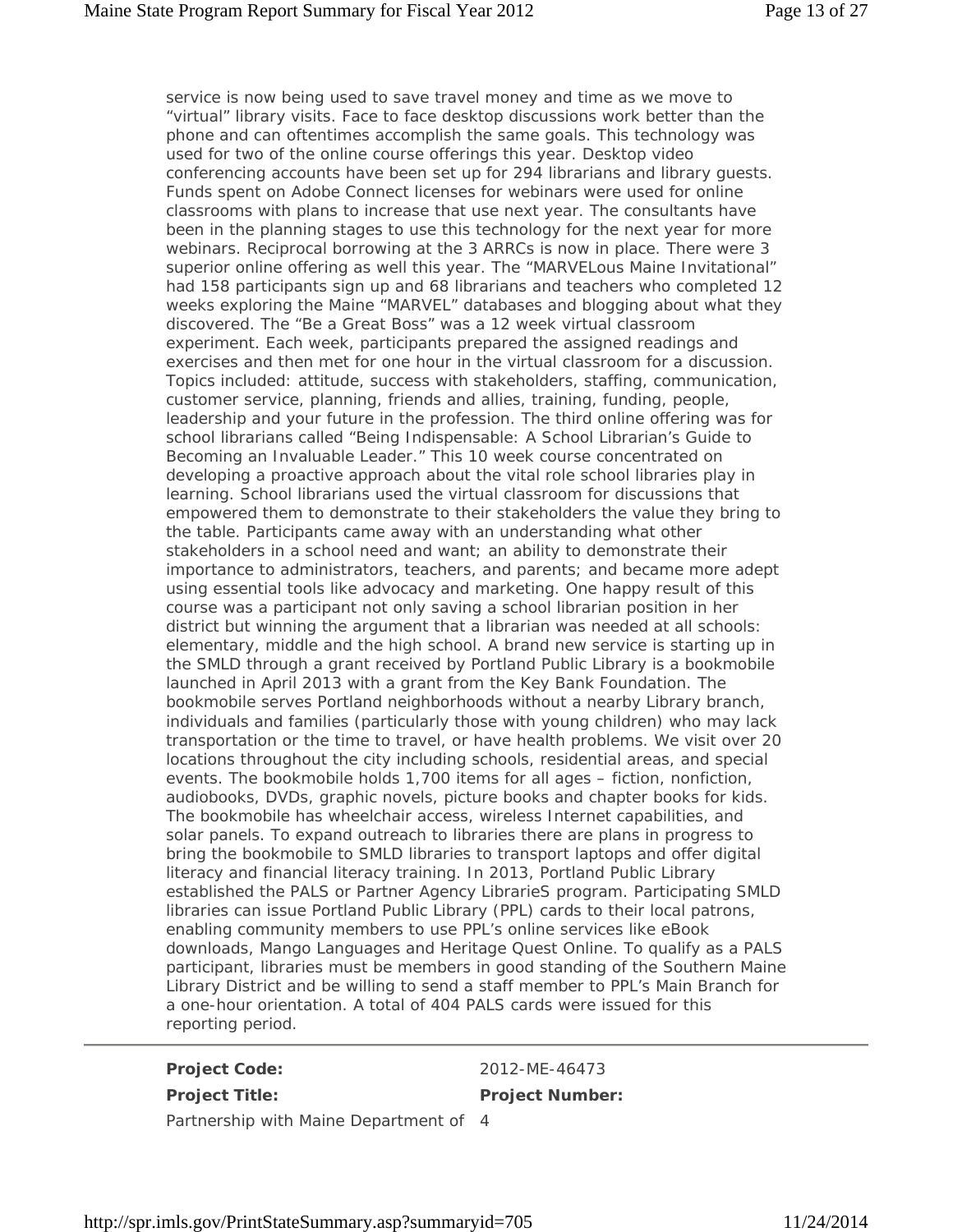| <b>Education and Maine Public Utilities</b><br>Commission                                         |                                                                                                                     |
|---------------------------------------------------------------------------------------------------|---------------------------------------------------------------------------------------------------------------------|
| <b>Library Name:</b>                                                                              | <b>Project Director:</b>                                                                                            |
| Maine State Library                                                                               | Janet McKenney, Director of Library<br>Development                                                                  |
| <b>Phone Number:</b>                                                                              | Email:                                                                                                              |
| 207-287-5620                                                                                      | janet.mckenney@maine.gov                                                                                            |
| <b>Library Building:</b>                                                                          |                                                                                                                     |
| Maine State Library                                                                               |                                                                                                                     |
| <b>LSTA Funds Expended:</b>                                                                       | <b>Cash Match:</b>                                                                                                  |
| \$61,821                                                                                          | \$12,000                                                                                                            |
| <b>In Kind Contributions:</b>                                                                     | <b>Total Cost:</b>                                                                                                  |
| \$                                                                                                | \$73,821                                                                                                            |
| <b>Number of Persons Served:</b>                                                                  |                                                                                                                     |
| 700,000                                                                                           |                                                                                                                     |
| <b>LSTA Purpose:</b>                                                                              | <b>State Goal:</b>                                                                                                  |
| Library technology, connectivity, and<br>services                                                 | 1. Partnering for expansion of library<br>resources & services                                                      |
| <b>IMLS Primary Performance</b><br>Category:                                                      | <b>IMLS Secondary Performance</b><br>Category:                                                                      |
| Provide access to information,<br>resources and ideas                                             |                                                                                                                     |
| <b>Primary Users:</b>                                                                             | <b>Secondary Users:</b>                                                                                             |
| Statewide public                                                                                  |                                                                                                                     |
| <b>Primary Services:</b>                                                                          | <b>Secondary Services:</b>                                                                                          |
| Information Access and Services,<br>Technology Infrastructure, Virtual<br><b>Library Services</b> | Database access, Telecommunications<br>and networking hardware and<br>software, Portals and related Web<br>projects |
| <b>Start Date:</b>                                                                                | <b>End Date:</b>                                                                                                    |
| 10/1/2011                                                                                         | 9/30/2013                                                                                                           |
| Statewide? <b>D</b>                                                                               | Partnership? Ø                                                                                                      |
| Exemplary? Ø                                                                                      | OBE-Related?                                                                                                        |
|                                                                                                   |                                                                                                                     |

**Project Purpose:**

This partnership manages the Maine School and Library Network (MSLN), the statewide telecommunications and Internet delivery system for public libraries and K-12 schools in Maine and provides E-rate coordinator services to both libraries and schools so they can benefit from Universal Service Fund. The following language is from the Networkmaine Council Memorandum of Understanding signed by the Maine Commissioner of Education, the Maine State Librarian, the State of Maine Chief Information Officer and the Chief Information Officer of the University of Maine System: "Networkmaine is a unit of the University of Maine System (UMS)…Networkmaine shall operate and manage a statewide telecommunications delivery system services developed to support education, research, public service, government and economic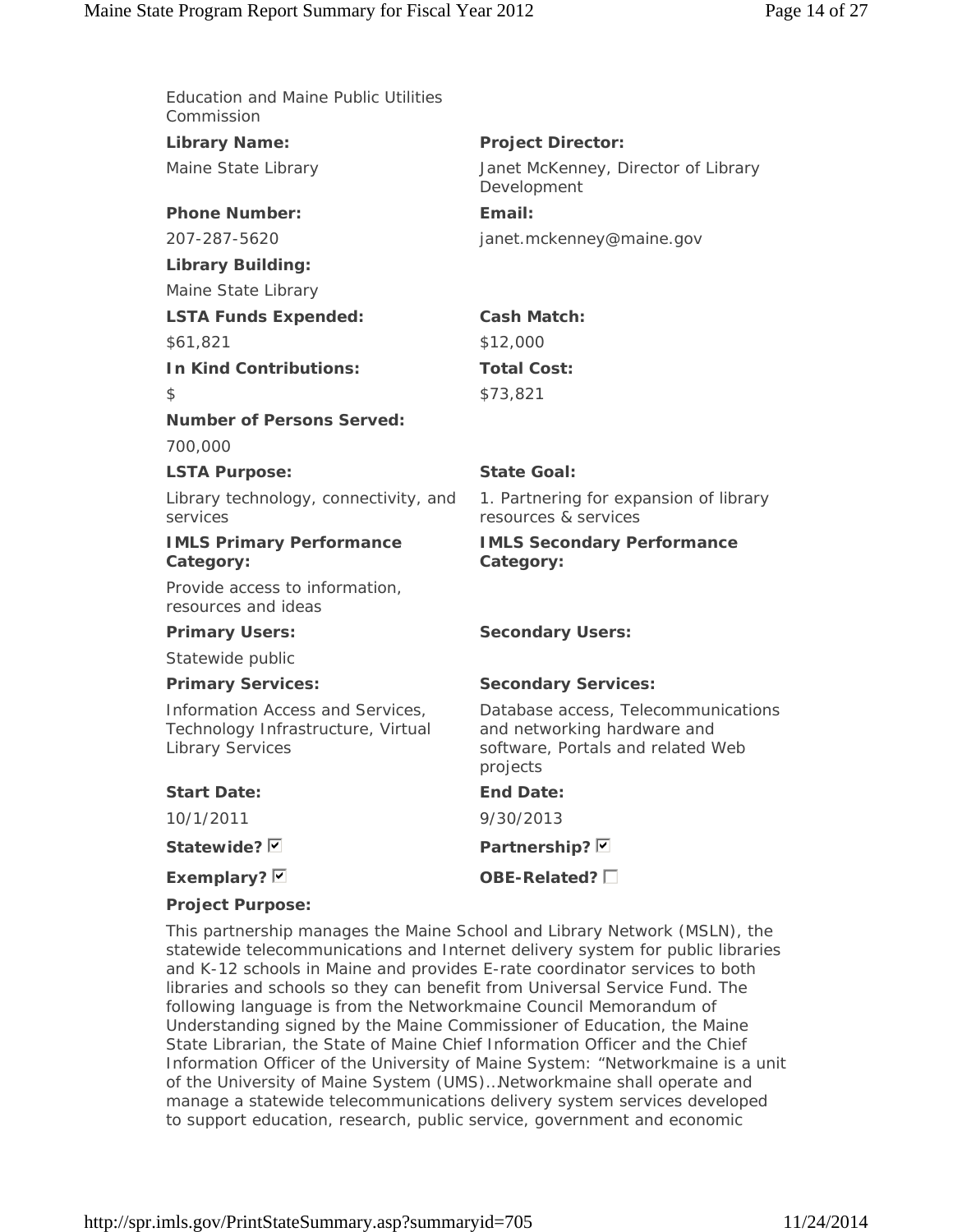development…Networkmaine shall act as the Maine School and Library (MSLN) consortium authority and will be responsible for making necessary certifications and for responding to Universal Service Administrative Company (USAC) inquires on behalf of the eligible consortium members during both preand post-commitment processes."

#### **Project Activities/Methods:**

Networkmaine (a unit within the University of Maine System) was formed to enhance telecommunication services and increase opportunities for high speed connections for libraries and schools in the state of Maine. The Maine State Librarian serves as a voting member of the Networkmaine Council which oversees planning and budgeting for the Networkmaine infrastructure (including the Maine School and Library Network – MSLN) This Council plans for future growth and success of connectivity for Maine's public libraries and K-12 schools. As demand for bandwidth grows, the University has brought expertise that has been a real benefit to the statewide MSLN and specifically to public libraries in Maine. Contracts are in place with broadband providers for telecommunications and Internet Access until 2015. Approximately 70% of MSLN is supported by the federal E-rate program and the remaining 30% is financed by the Maine Telecommunications Education Access Fund (managed by the Maine Public Utilities Commission). For 2012-13, the Maine State Library assisted Networkmaine staff during the e-rate application process for the 230 participating Maine public libraries. This involved assisting libraries with the online process of downloading necessary forms and providing needed data for the Networkmaine consortial MSLN application. The Maine State Library also provided guidance, advice and oversight during the USAC application review process. The Maine State Library's State E-rate Coordinator attended the 2013 USAC E-rate training. Networkmaine also sent representatives to the training in Washington DC. LSTA funds total \$61,821. Salary costs are \$55,038 for 1 FTE and \$6782 is for software, travel costs for conferences and meetings, mileage reimbursement, supplies and technology. The match funds are contributed by libraries that choose not to filter connection to cover their costs for Internet Access.

### **Project Outputs:**

Eighty-six percent (230) of Maine's 267 public libraries are on the Maine School and Library Network and participate in the statewide consortia. In 2012-13, all MSLN public libraries in Maine received a minimum of 10 mbps connection. The breakdown of bandwidth connection speeds are as follows: 177 libraries are at 10 mbps, 34 libraries are at 20 mbps, 2 libraries are at 25 mbps, 6 libraries are at 50 mbps, 8 libraries are at 100 mbps and 1 library is at 200 mbps. Needed upgrades to all routers are made by Networkmaine when necessary. The value of these connections to MSLN libraries and schools was over \$8 million in 2012-13. E-rate reimbursements are at \$4.7 million with another \$4 million from the MTEAF to cover the balance for telecommunications and Internet not funded by e-rate. This includes an enterprise content filter, money for databases, technical and operational services provided by the university and fund administrator costs. The MSLN provides incredible savings for Maine libraries in the current economy. In addition, all MSLN public libraries offer free public access through both their wired and wireless networks over these connections. Approximately 115 of the libraries utilize the free shared webserver to host their websites. All libraries use the MSLN email service for staff and other functions. Networkmaine also maintains and manages the infrastructure for the video conferencing services that are utilized by libraries and schools. There are currently 21 libraries in Maine with Tandberg video conferencing units and over 150 librarians are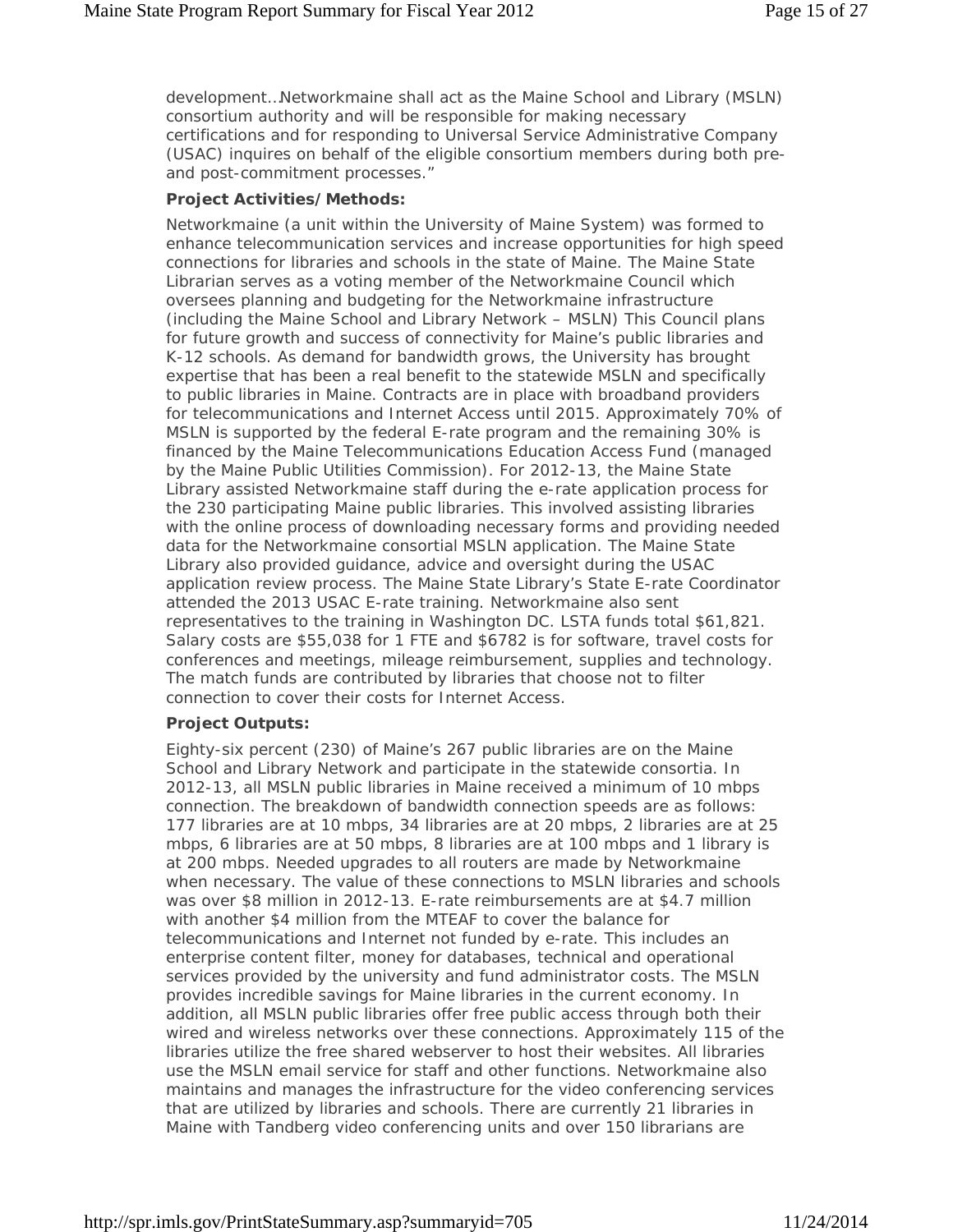using desktop video conferencing software. We have also set up guest accounts for options with partners to have patrons use this software to receive services in rural locations from our partners.

#### **Project Outcomes:**

Networkmaine is committed to providing adequate bandwidth to meet the needs of Maine public library patrons who access online learning, on-line databases, on-line Public Access Catalogs, and other electronic resources (Web 2.0, video streaming, downloadable e-books and audiobooks and other emerging technologies) at their libraries. The Maine State Library and Networkmaine, through the Help Desk, Circuit Rider and MSL Staff, provide support and guidance for technical problems, assistance with library E-rate applications and provide general technology information. The availability of reliable broadband bandwidth for Maine libraries provides more opportunities for online meetings and learning via video conferencing units and desktop video-conferencing. The outcome of this well managed network in Maine results in a reliable, dependable network that is managed by experts. Libraries appreciate the Help Desk and guidance provided. The libraries maintain their internal networks and MSLN provides a hassle free no cost connection to the Internet and other services. The expansion of video conferencing to more public libraries and the introduction of desktop video conferencing has led to improved communications and meetings and trainings, developed and strengthened work with partners which include the Maine Equal Justice partners, small businesses and non-profits and state agencies in Maine. Networkmaine maintains the content servers, address books, desktop video conferencing logins and also establishes bridges for multipoint connections when needed. Leveraging the established infrastructure has helped keep these services affordable for public libraries. The video conferencing is also a good tool to use to foster connections between school and public libraries and we continue to move forward on that front. The State E-Rate Coordinator works with over 90 public libraries in the state to successfully apply for telephone discounts. Libraries in Maine have very tight budgets – so even the smallest amounts help our libraries. Reimbursements range from \$50 to \$7,000 and discounts range from 40% to 90%. The E-rate coordinator has dedicated time and resources to online training tools available via the Maine State Library's Erate website at: http://www.maine.gov/msl/erate/training/index.shtml. This training consists of step by step instructions accompanied by a corresponding YouTube video. See a sample at: https://www.youtube.com/watch? v=n\_8QjMkzJJU. The training and videos have been very well received by libraries. The State E-rate coordinator also manages an E-rate listserv that is used to send out reminders about deadlines, changes and information from USAC. Support is also available via telephone and email. Many libraries reach out during a USAC review for guidance and assistance with responses to USAC reviewers.

#### **Other Results:**

All public libraries in Maine have equal access to electronic communication and information - from the smallest offshore island to the largest city - thanks to the Maine School and Library Network and Networkmaine. In addition to MSLN broadband and Internet access, libraries and schools receive no cost web hosting and email services. The access to broadband connections in public libraries in our rural communities is a vital resource to Maine residents who either have no access at home, who are struggling financially and can't afford access even if it is available. Internet access at public libraries continues to be important to Maine's unemployed who are challenged financially to maintain home high speed internet access and computers and who also need guidance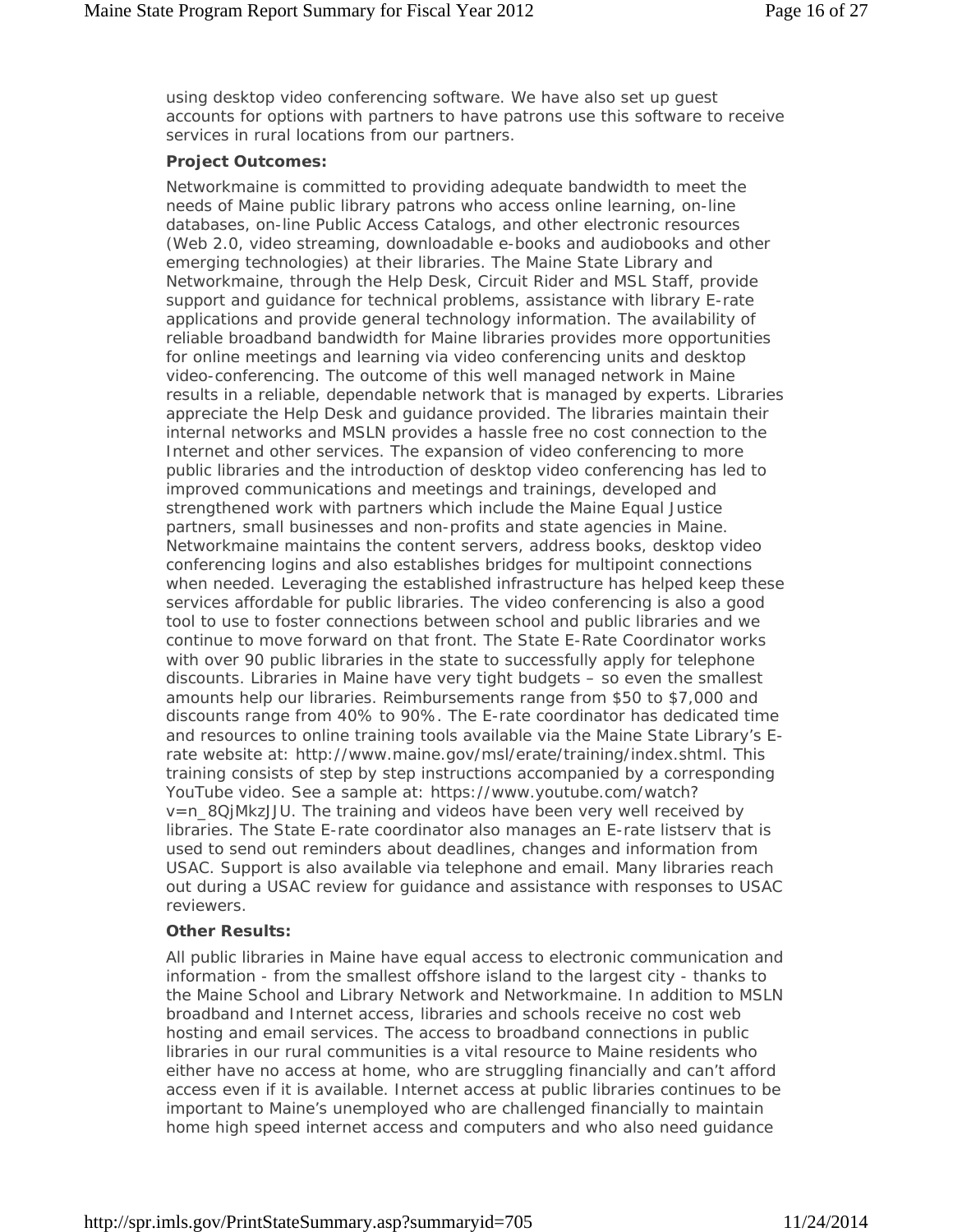with online applications, uploading resumes, etc. For many of Maine's unemployed, the public library is the only place locally where they can use computers to apply for jobs, unemployment and other online services. Networkmaine is the infrastructure through which all Maine State Library and Maine Department of Education electronic services flow. Library management systems, online public access catalogs, electronic ILL and renewal services, "Ask a Librarian" on the maine.gov web site, reference assistance via e-mail, Twitter, Facebook, Linked-In, plus access to library web sites and online databases would not be financially or technologically possible for many Maine libraries without MSLN. Networkmaine has been very responsive to increasing bandwidth as libraries add video conferencing, and other web-based services that require additional bandwidth. The trend to off-site hosting has increased the need for better and stable bandwidth in many libraries. Cloud services for backups, video-based learning – all these new services require additional bandwidth to work smoothly.

#### **Anecdotal Info:**

Public access wireless access is invaluable to Maine patrons. Some of our smallest libraries with limited hours are able to expand access to library services for patrons with wireless connectivity made possible by their Networkmaine connections. This service is not only appreciated by Maine residents but is used extensively by the state's large summer population and visiting tourists. Wireless access allows vacationers to extend stays in the state and contributes to economic development in small towns. Libraries are adding on porches, and setting up chairs and tables on their lawns creating outside hotspots on their property to create comfortable environments for Internet access.

#### **Exemplary Reason:**

The Maine Telecommunications Education Access Fund (MTEAF) was established by 35-A M.R.S.A. §7104-B which authorizes the Maine Public Utilities Commission to implement the MTEAF in order to provide discounts to qualified schools and libraries for obtaining and using advanced telecommunications technologies. Maine public libraries (and schools) are now connecting to the Internet at higher speeds than ever before. Charges for the Maine Telecommunications Education Access Fund (the state E-rate funding source) are assessed on individual phone bills in Maine. Networkmaine, the Maine State Library and the Department of Education submit an annual proposal to the Maine Public Utilities Commission with a proposed budget for funding. The PUC reviews and then sets the assessment rate depending on funds present in the account and budget needed to fulfill the needs of libraries and schools on the Maine School and Library Network. E-rate reimbursements are also deposited in the fund on behalf of participating public libraries and K-12 schools. This system of funding in Maine for telecommunication services for both schools and libraries for a statewide network has worked well since 2001 and continues to be a huge cost savings for schools and libraries, reduces costs for individual municipalities and is a model of cooperation between state agencies and institutions for the good of the state.

| <b>Project Code:</b>                         | 2012-MF-46474            |
|----------------------------------------------|--------------------------|
| <b>Project Title:</b>                        | <b>Project Number:</b>   |
| Partnerships with the University of<br>Maine | 5                        |
| <b>Library Name:</b>                         | <b>Project Director:</b> |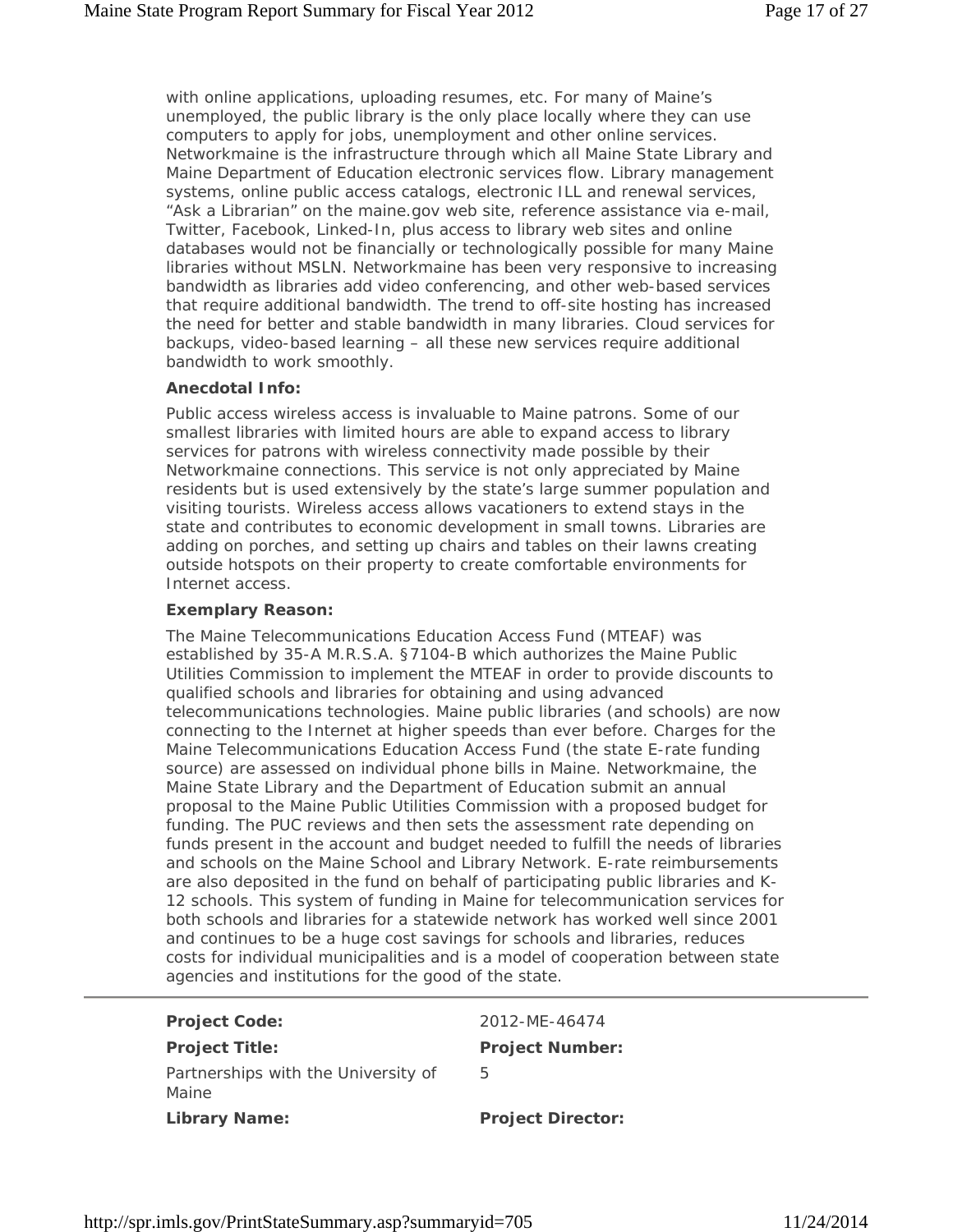| Maine State Library                                                                                         | James Jackson Sanborn                                                |
|-------------------------------------------------------------------------------------------------------------|----------------------------------------------------------------------|
| <b>Phone Number:</b>                                                                                        | Email:                                                               |
| 207-581-3083                                                                                                | james.jacksonsanborn@maine.edu                                       |
| <b>Library Building:</b>                                                                                    |                                                                      |
| Maine State Library                                                                                         |                                                                      |
| <b>LSTA Funds Expended:</b>                                                                                 | <b>Cash Match:</b>                                                   |
| \$82,352                                                                                                    | \$158,392                                                            |
| <b>In Kind Contributions:</b>                                                                               | <b>Total Cost:</b>                                                   |
| \$                                                                                                          | \$240,744                                                            |
| <b>Number of Persons Served:</b>                                                                            |                                                                      |
| 900,000                                                                                                     |                                                                      |
| <b>LSTA Purpose:</b>                                                                                        | State Goal:                                                          |
| Library technology, connectivity, and<br>services                                                           | 1. Partnering for expansion of library<br>resources & services       |
| <b>IMLS Primary Performance</b><br>Category:                                                                | <b>IMLS Secondary Performance</b><br>Category:                       |
| Provide access to information,<br>resources and ideas                                                       | Provide tools for the future                                         |
| <b>Primary Users:</b>                                                                                       | <b>Secondary Users:</b>                                              |
| Library staff and volunteers, Statewide<br>public                                                           |                                                                      |
| <b>Primary Services:</b>                                                                                    | <b>Secondary Services:</b>                                           |
| Digitization and Digital Library<br>Projects, Technology Infrastructure,<br><b>Virtual Library Services</b> | Digitization, Integrated library<br>systems, Virtual union catalogue |
| <b>Start Date:</b>                                                                                          | <b>End Date:</b>                                                     |
| 10/1/2011                                                                                                   | 9/30/2013                                                            |
| Statewide? Ø                                                                                                | Partnership? D                                                       |
| Exemplary? $\boxdot$                                                                                        | OBE-Related? $\square$                                               |
| <b>Project Purpose:</b>                                                                                     |                                                                      |

### **Project Purpose:**

Maine InfoNet is a collaborative of academic, public, school, and special libraries that provides leadership in resource sharing, promotes cost effective solutions for quality library information services, and supports the cultural, educational, and economic development of Maine. Supported by the Maine State Library and the University of Maine System, Maine InfoNet connects the people of Maine to information and ideas through library cooperation. A Board of Directors oversees the overall operation of Maine InfoNet and takes the lead in planning and establishment of policies. The Maine State Librarian is a member of this Board along with 12 other members from the Maine library community. Maine InfoNet is dedicated to improving information and library service to all Maine citizens through online systems and technology. It develops and manages services that unite electronic and physical resources to form a digital library for all of Maine.

### **Project Activities/Methods:**

Six major components comprise Maine InfoNet. 1. MaineCat: The MaineCat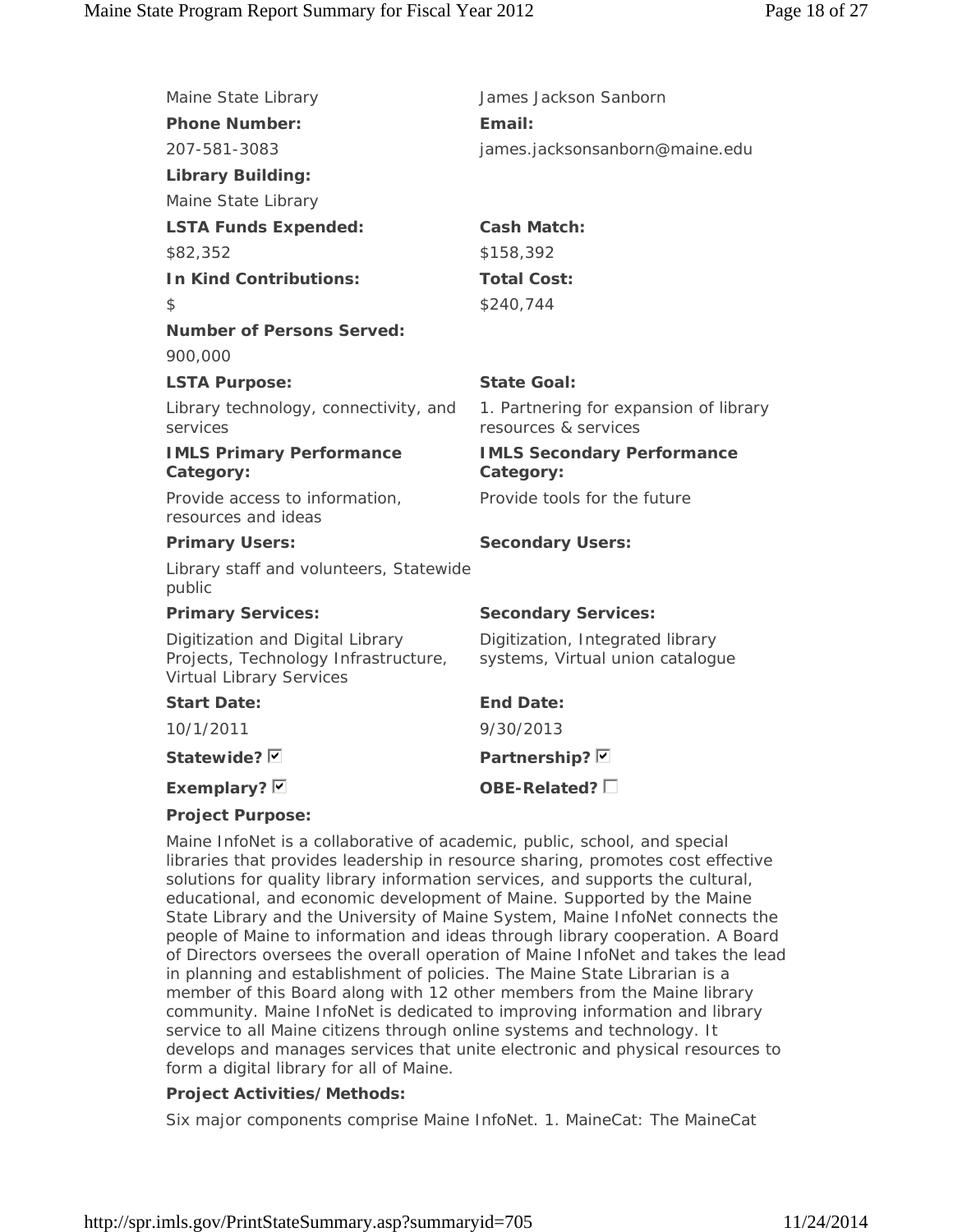Statewide Catalog links 10 large online catalogs, including three directly managed by Maine InfoNet (Ursus, Minerva, and SOLAR described below) into a single, powerful, dynamically updated statewide library database and resource sharing system for Maine. 2. Marvel: Every Maine citizen has access to MARVEL, Maine's Virtual Library. This access to full text and abstracts from magazines, newspapers and reference books is provided free of charge. MARVEL is funded by the Maine Legislature, the University of Maine, the Public Utilities Commission-supervised Maine Telecommunications Education Access Fund, as well as Colby, Bates, and Bowdoin colleges. During the reporting period a new service, Ancestry Library Edition, was added to the statewide MARVEL database offerings. This is a very popular database through public libraries. 3. URSUS: This consortial automated library system serves the University of Maine System libraries, plus the Maine State Library, Bangor Public Library, Maine Law and Legislative Reference Library and Maine State Archives. 4. Minerva: Minerva is a statewide, integrated library system started by the Maine InfoNet Project and is maintained cooperatively by 56 participating libraries in association with the Maine State Library. Libraries apply for membership and pay \$4000 annually. 5. SOLAR: Libraries not using other compatible library automation system can participate in the MaineCat Statewide Catalog by contributing library holding records to the SOLAR database. 6. Download Library: An initial grant of \$40,000 funded the Maine InfoNet Downloadable Project for audio books. The grant paid for the configuration and support for three years and for one year of maintenance fees. In October of 2010, the Download Library received a grant from Davis Family Foundation and funding from member libraries to expand selection to include eBooks. The eBooks and audiobooks are both available to all members. Libraries that join this project are asked to pay an annual membership fee which is used to purchase content and pay for licensing fees. Membership fees are based on library population served and range from a low of \$150 for libraries serving populations under 1,000 to a high of \$1,700 for libraries serving populations above 25,000. The initial set up fee upon joining is \$300. LSTA funds total \$82,352 on 2 contracts: \$68,125.43 is for half the salary of the director; \$12,180 pays for a part-time cataloging instructor (.25 FTE). This Maine State Library pays for 2 FTE staff salaries amounting to \$158,392 which are used for match.

#### **Project Outputs:**

MAINECAT: The more than 9 million items in MaineCat represent the holdings of 85 libraries. Over 5.7 million unique titles are listed in the MaineCat online catalog. During the reporting period, 80,256 items were borrowed via the MaineCat interlibrary loan requesting system. This is a 13% increase from last year. MARVEL: MARVEL is comprised of 63 research indexes and databases each with their own search interface and with the common OneSearch interface. Statistics for the reporting period years: Total Logins equaled 707,735 user sessions with a total of 5.9 million searches performed. This is a decrease in both logins and searches from last year. URSUS: 10 individual libraries belong to the URSUS network. Over 4 million items are listed in the URSUS online catalog. During the reporting period, 581,519 items were checked out or renewed using the URSUS system. MINERVA: 56 libraries belong to the Minerva library management system (LMS). Over 2.7 million items are listed in the MINERVA online catalog. During the reporting period more than 4.5 million items were checked out or renewed using the MINERVA system. SOLAR: 18 libraries contributed 582,215 records to MaineCat using the SOLAR system. Downloadable Books: 214 libraries statewide representing academic, public, and school libraries are members of this partnership – a 6.5% increase from the previous year. This is a result of the growing desire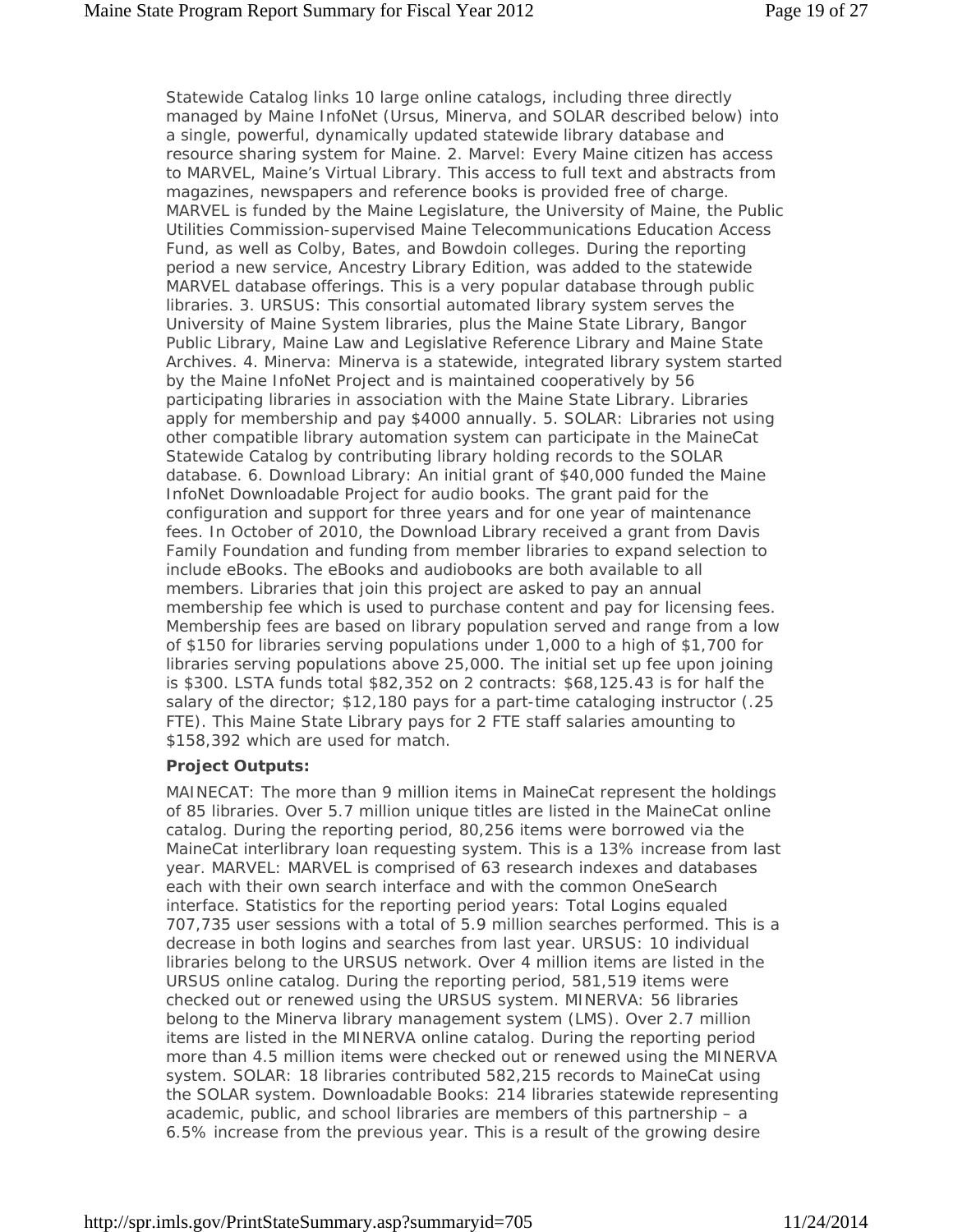for e-book downloads for public libraries in the state. The downloadable collection now includes 6998 eBooks and 4,206 audiobooks. The total circulation for the reporting period consists of 197,304 checkouts. This is an increase of 34% from last year.

#### **Project Outcomes:**

MaineCat: MaineCat provides the most comprehensive, searchable database of library materials available statewide throughout Maine. Library members search across all of the holdings and can request materials that will be delivered to their local library, often within just a few days. Depending on their library affiliations, many patrons can request items directly using their service, while all others are able to make requests mediated by their local libraries. MARVEL: MARVEL provides a wealth of research information to every citizen of the State of Maine through the online collection of databases, research indexes and online learning tools. Users connect to the MARVEL databases from their libraries, workplaces and homes. URSUS: URSUS provides online searching, borrowing, and requesting for all of the University of Maine System Libraries, plus Bangor Public Library and the Maine State Library. Patrons are able to search and directly request materials from other URSUS and MaineCat libraries and receive those items delivered to their local library in a matter of days. MINERVA: MINERVA provides online searching, borrowing, and requesting for 56 libraries across the state. Patrons are able to search and directly request materials from other MINERVA and MaineCat libraries and receive those items delivered to their local library in a matter of days. SOLAR: SOLAR provides mediated borrowing and requesting to the materials located in MaineCat to the patrons of member libraries. Items can be requested with the help of librarians and are delivered to the patrons at their local library within a matter of days. Download Library: The Maine InfoNet Download Library program provides any public library in Maine the opportunity to give its patrons access to a large collection of both e-books and audio books. This service would not be fiscally possible for many small libraries but using the consortial approach, costs for the service are on a sliding scale based on town population. The consortial approach is also a benefit to larger libraries, since each library doesn't have to contract for basic set up and pay the annual maintenance fees.

#### **Other Results:**

The growth of Maine InfoNet's Download Library is significant and grows each year. The demand for e-books has continued growing and this is an affordable service for even very small libraries. This service has also allowed libraries to explore other online services on smaller scales and in regional cooperatives. Maine InfoNet also offers training opportunities to all types of libraries in Maine related to its many programs. During this reporting period there was a total of 15 sessions, 8 face to face and 7 webinars. These included regular training sessions on cataloging, circulation, serials, billing, and inventory for libraries using Millennium. Additional training events included Summits and Forums with national speakers and breakout sessions The Maine InfoNet director provides reports to the Maine Library Commission at each meeting.

### **Anecdotal Info:**

### **Exemplary Reason:**

This is an exemplary example of collaboration among various types of libraries and two large state organizations. The University of Maine and the Maine State Library have a memo of understanding that allows joint hiring, supervision, and salary responsibility for the Administrative Director of Maine InfoNet. A 12-member Executive Board representing the types of libraries in Maine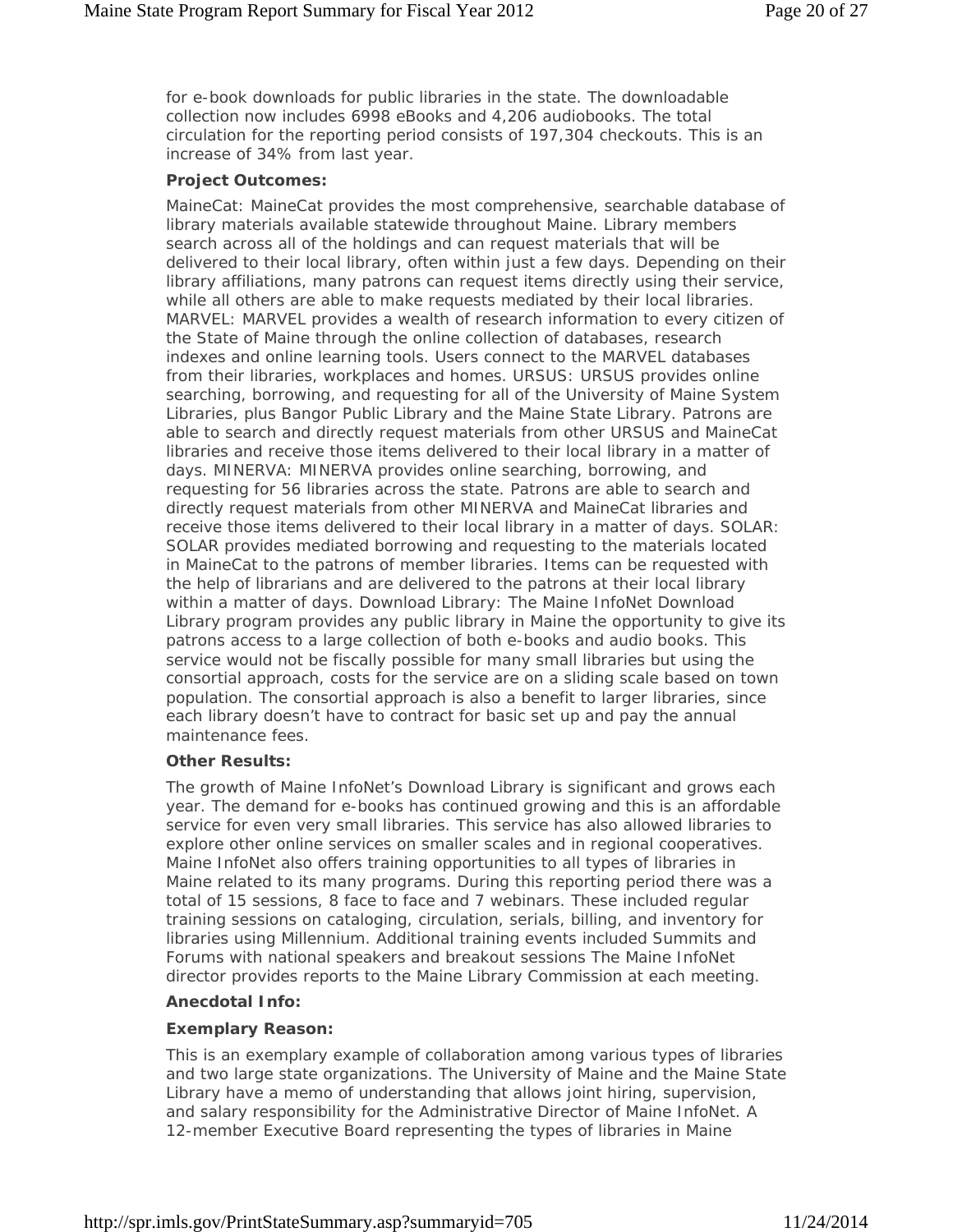InfoNet meets monthly with the Administrative Director. Private colleges, community colleges, school libraries, special libraries and public libraries representatives plus the University of Maine IT CEO and the Maine State Librarian serve on this board. It is a remarkable bringing together of various types of libraries for the common good of meeting the needs of Maine library patrons. This collaboration enables all Maine libraries, public, academic, school, and special, access to statewide services. This saves money and staff time for the Maine State Library, public libraries and all Maine citizens.

| <b>Project Code:</b>                                                       | 2012-ME-46478                                                   |
|----------------------------------------------------------------------------|-----------------------------------------------------------------|
| <b>Project Title:</b>                                                      | <b>Project Number:</b>                                          |
| Talking Books Plus (Large Print,<br>Talking Books, and Descriptive Videos) | 6                                                               |
| <b>Library Name:</b>                                                       | <b>Project Director:</b>                                        |
| Maine State Library                                                        | Christopher Boynton                                             |
| <b>Phone Number:</b>                                                       | Email:                                                          |
| 207-287-5650                                                               | chris.boynton@maine.gov                                         |
| <b>Library Building:</b>                                                   |                                                                 |
| Maine State Library                                                        |                                                                 |
| <b>LSTA Funds Expended:</b>                                                | <b>Cash Match:</b>                                              |
| \$208,600                                                                  | \$54,293                                                        |
| <b>In Kind Contributions:</b>                                              | <b>Total Cost:</b>                                              |
| \$362,607                                                                  | \$                                                              |
| <b>Number of Persons Served:</b>                                           |                                                                 |
| 2,534                                                                      |                                                                 |
| <b>LSTA Purpose:</b>                                                       | <b>State Goal:</b>                                              |
| Services to persons having difficulty<br>using libraries                   | 2. Improving library services to<br>citizens with special needs |
| <b>IMLS Primary Performance</b><br>Category:                               | <b>IMLS Secondary Performance</b><br>Category:                  |
| Provide access to information,<br>resources and ideas                      | Enhance a lifetime of learning<br>opportunities                 |
| <b>Primary Users:</b>                                                      | <b>Secondary Users:</b>                                         |
| Adults, Children, People with special<br>needs                             | Disadvantaged children, Blind and<br>visually-impaired persons  |
| <b>Primary Services:</b>                                                   | <b>Secondary Services:</b>                                      |
| <b>Outreach Services</b>                                                   | Special needs services                                          |
| <b>Start Date:</b>                                                         | <b>End Date:</b>                                                |
| 10/1/2011                                                                  | 9/30/2013                                                       |
| Statewide? Ø                                                               | Partnership? $\square$                                          |
| Exemplary? $\square$                                                       | OBE-Related? $\square$                                          |
| <b>Project Purpose:</b>                                                    |                                                                 |

The purpose of the Maine State Library's Talking Books Plus program is to provide free services to Maine residents of any age who are unable to read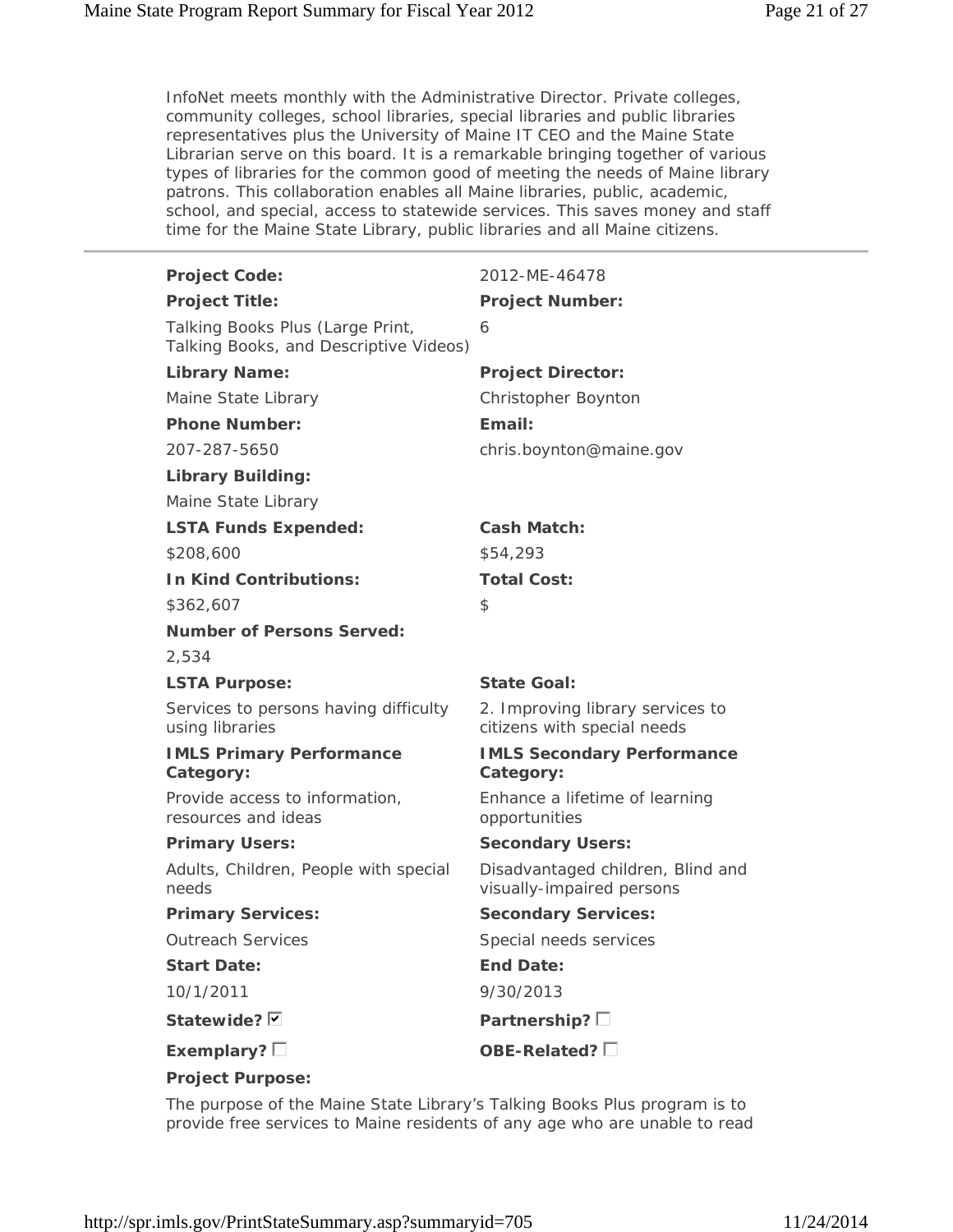traditional print materials. The Maine State Library's Talking Books Plus program has 3 components: 1. Large Print Books: The program purpose is to directly or through public libraries meet the informational and recreational needs of residents of Maine who are certified as being blind, visually impaired, or physically handicapped. 2. Talking Books and Descriptive Video. The program purpose is to act as Maine's regional library for the National Library Services for the Blind and Physically Handicapped (NLS) providing talking books statewide and provides descriptive videos to individually enrolled patrons. 3. Recording of Maine materials not recorded by the Library of Congress. This program equalizes library services statewide to the blind and physically handicapped.

#### **Project Activities/Methods:**

Each new registrant is contacted by phone and helped through the NLS registration process. New patrons are asked about the number of books they would like to receive at one time; if they would like books automatically selected or not; and if they would like to be able to request books online. A patron handbook explaining the Talking Books Plus program is automatically distributed to all newly enrolled patrons. A summer reading program is offered to all juvenile patrons. The Coordinator of Outreach Services provides liaison functions with the National Library Service. Publicity and promotional activities are ongoing to reach more readers. NLS has a national radio ad that provides an 800 number with contact information for the nearest NLS regional library. Outreach Services distributes NLS and locally produced brochures and bookmarks, and displays in collaboration with other Maine State Library activities. Outreach Services has partnered with the National Federation for the Blind to promote Newsline, an audio newspaper service. The Outreach Services director provided displays and spoke at 5 Maine Libraries, partnering with the Iris Network to promote services for patrons with visual handicaps. He is also the representative for AIM/NIMAS - Accessible Instructional Materials (Maine-based) and National Instructional Materials Accessibility Standard (NIMAS). This is a program designed to obtain textbooks and classroom materials for K-12 students with disabilities. The Director continues to serve on the Vocational Rehabilitation Council for the State of Maine Division for the Blind. He is also the Vice Chair of the Consortium of User Libraries (CUL). CUL is a cooperative nonprofit organization made up of network libraries for the blind and physically handicapped (LBPHs) to develop and share an ongoing automation system for delivery of NLS services in their respective service areas. The system software is a patron-centric, highly personalized automation system used by eight regional LBPHs in seven states - one with sub-regional libraries - for registration, circulation, equipment inventory, and related operations. Outreach Services continues to maintain a functional, Online Public Access Catalog (OPAC) through its participation in the CUL. LSTA funds total \$208,600. Staff salaries amount to \$167,629 for 2.5 FTE and program costs of \$40,971 consists of Catalog software and web hosting (CUL), cartridges, mailing envelopes, large print books, other supplies and postage. In kind donation of \$362,607 is an estimate of the value of the books provided by NLS.

### **Project Outputs:**

41,423 cassette talking books were distributed this year, which is a 4.7% increase from last year's report. The 53 descriptive videos distribution also saw an increase of 18%. There was a huge increase in the distribution of books on the digital machines. 165,590 digital books were distributed to individuals a whopping 145% increase from last year. Talking Books users in Maine have embraced the new digital machines. There was also a 86%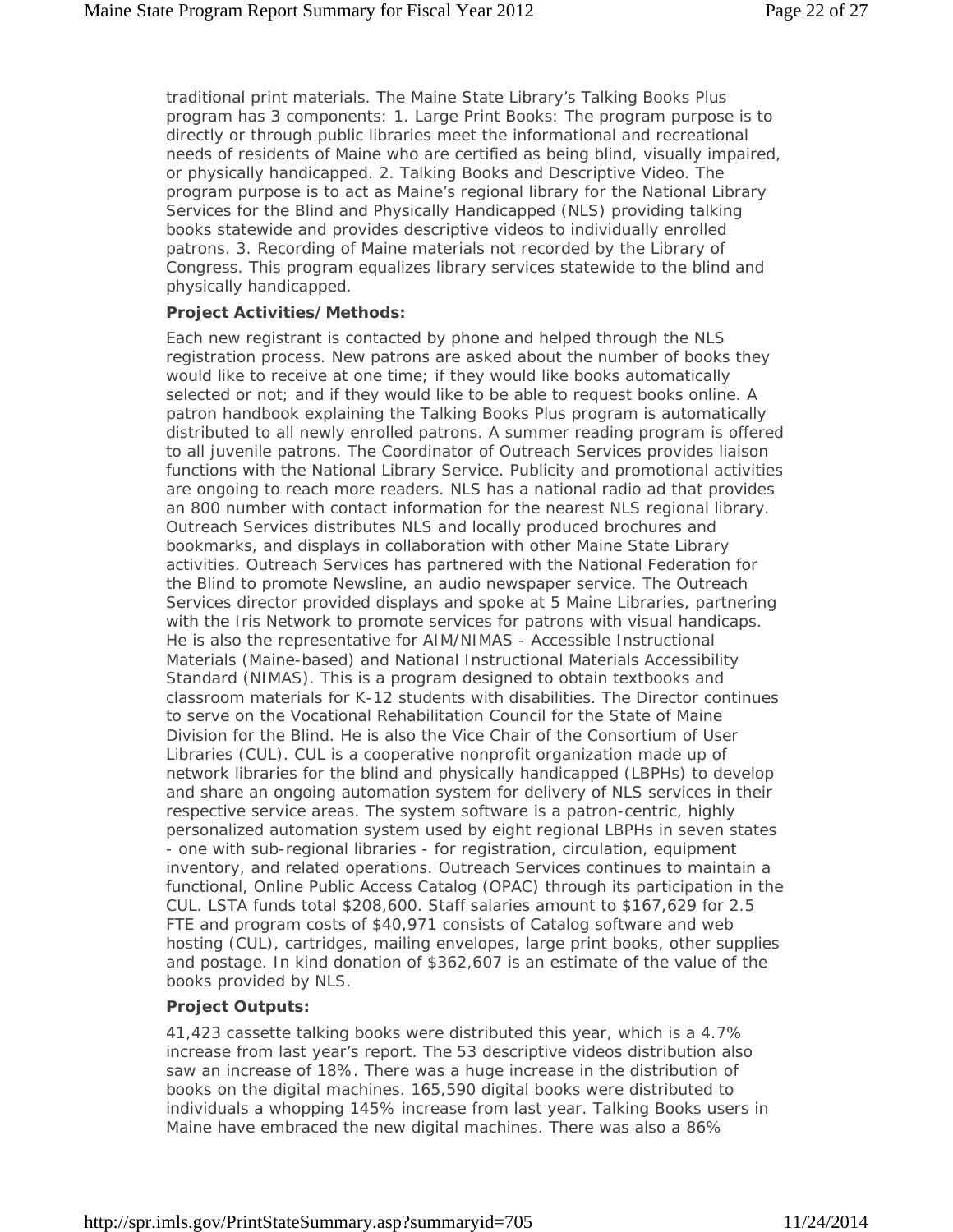increase in the number of large print books circulated -- 13,986 were distributed to individuals during the report period. Public libraries, schools plus retirement homes received 2,042 cassette talking books, 2,552 digital books and 25,877 large print books. Materials sent to institutions sometimes circulate to more than one patron. Outreach services had 497 new patrons enroll in Talking Books Plus services during the report period for a total of 2,534 active patrons. Note: If a patron is not active for a 12 month period, his or her record is deleted from enrolled status. There were 612 active institutions who received materials via the Talking Books Plus program. Utilization of BARD also increased. Talking Book patrons downloaded 14,757 books and magazines from the BARD site. This is a 24% increase from last year. Maine users are embracing the digital downloads!

#### **Project Outcomes:**

The informational and recreational reading needs of blind and visually impaired Maine residents are being met through this program. Access to this service is provided by postage free mail and direct online download. Readers' advisory services are also provided by phone and email. The BARD site offers flexibility for patrons to use their own devices as well as the NLS digital recorders. The new smaller digital machines as well as the BARD download site have increased the usage of this program in Maine.

#### **Other Results:**

Maine is a geographically large state with areas that are remote and sparsely settled. Not all towns have libraries. We have no regional systems or county library system. Small towns that do have libraries often struggle to support basic library services. The Talking Books Plus program offers materials statewide that local libraries can't afford to acquire or distribute. The comments and stories provided in the anecdotal information are an illustration of the value and importance of this service in people's lives. Maine is the most rural state in the country. It has the oldest population, the lowest influx of young people from other states, and the second-lowest population aged 0-18. It is expected that soon Mainers over age 60 will outnumber those in their 20s to mid-30s. Given those statistics combined with the demographics of current Talking Books Plus users we should continue to see growth in digital use of Talking Books.

#### **Anecdotal Info:**

Comments from Talking Books Plus users: "Your site sparked some great conversation for different causes of blindness."; "All your people must know what pleasure and satisfaction comes to us who would find life difficult to live without this luxury."; "I cannot begin to thank you enough for the wonderful resources on your web page."; "I want to thank you for the great work you do. You gave my Dad many pleasurable hours while reading his beloved western novels. You truly made a positive difference in his life."; "I appreciate your hard work and excellent service! It is a real treat for me to receive a new Talking Book in the mail."; "I find myself coping much better than I ever thought I would thanks in large part to audio books. It's no walk in the park but at least I am preserving my sanity thanks to your books."; "My Mother truly enjoys these books. They greatly improve the quality of her life."; "This is an invaluable service for my mother, who has Parkinson's disease. Listening to her book is a favorite time of her day."; "Most days I spend at least 4 or 5 hours sewing and set my book player beside the sewing machine and have a very happy day, thanks to you." "The Outreach staff afforded me not only professional and prompt guidance and help, but what was obviously genuine, heartfelt desire to help me enrich my life with books."; "My mother always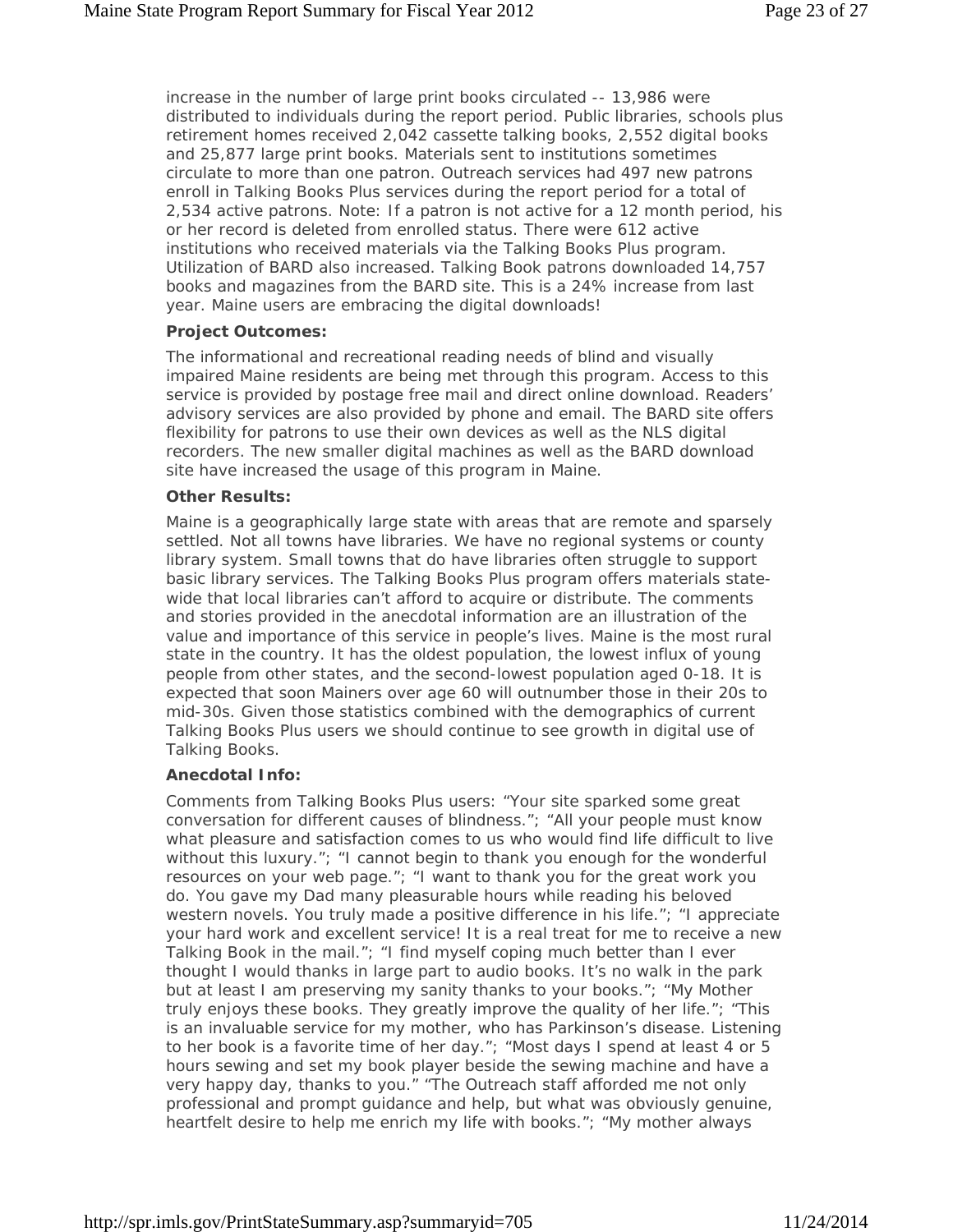looks forward to her Talking Books. They make her otherwise long days pass with interest." "My dad has already listened to over 100 audiobooks and I can't keep them coming fast enough. It has been a life saver for us all. It helps keep his mind challenged and always gives him something to talk about." "I would like to thank you nice people who help us get the books to read." "She totally loves your program and listens to your books faithfully on a daily basis. This program has been very good for her. I cannot thank you enough for making these books available to her." "The large print helps although I still need to use a magnifying glass. It is slow going but, at least, I still have that pleasure." "The person that read the book did a really good job reading it and did a really good job doing different voices for each character in the story." "Thank you for mailing me large print books and audio books." "After she lost her sight, listening to books and People magazine kept her entertained for many hours each day. I can't tell you how much my family appreciates this program."; "An invaluable service, thank you!" "I would like to thank you for giving my husband, John, the door to a wonderful world. These talking books have been a blessing to him." "I just wanted you to know how happy she is with this service, she keeps saying she should be paying for all of this." "My son with Down syndrome listens almost every night for several hours." "My mother was grateful every day for the service you provided with the talking books. Your service kept her connected and provided endless hours of enjoyment." "I would never have emotionally survived loss of vision and other handicaps. These little blue and grey boxes are magic!"

#### **Exemplary Reason:**

| <b>Project Code:</b>                                  | 2012-MF-46477                                                  |
|-------------------------------------------------------|----------------------------------------------------------------|
| <b>Project Title:</b>                                 | <b>Project Number:</b>                                         |
| Van Delivery System                                   | 7                                                              |
| <b>Library Name:</b>                                  | <b>Project Director:</b>                                       |
| Maine State Library                                   | Jamie Ritter                                                   |
| <b>Phone Number:</b>                                  | Email:                                                         |
| 207-287-5600                                          | james.ritter@maine.gov                                         |
| <b>Library Building:</b>                              |                                                                |
| Maine State Library                                   |                                                                |
| <b>LSTA Funds Expended:</b>                           | <b>Cash Match:</b>                                             |
| \$6,050                                               | \$192,364                                                      |
| <b>In Kind Contributions:</b>                         | <b>Total Cost:</b>                                             |
| \$                                                    | \$198,414                                                      |
| <b>Number of Persons Served:</b>                      |                                                                |
| 986,366                                               |                                                                |
| <b>LSTA Purpose:</b>                                  | <b>State Goal:</b>                                             |
| Services for lifelong learning                        | 1. Partnering for expansion of library<br>resources & services |
| <b>IMLS Primary Performance</b><br>Category:          | <b>IMLS Secondary Performance</b><br>Category:                 |
| Provide access to information,<br>resources and ideas | Enhance a lifetime of learning<br>opportunities                |
| <b>Primary Users:</b>                                 | <b>Secondary Users:</b>                                        |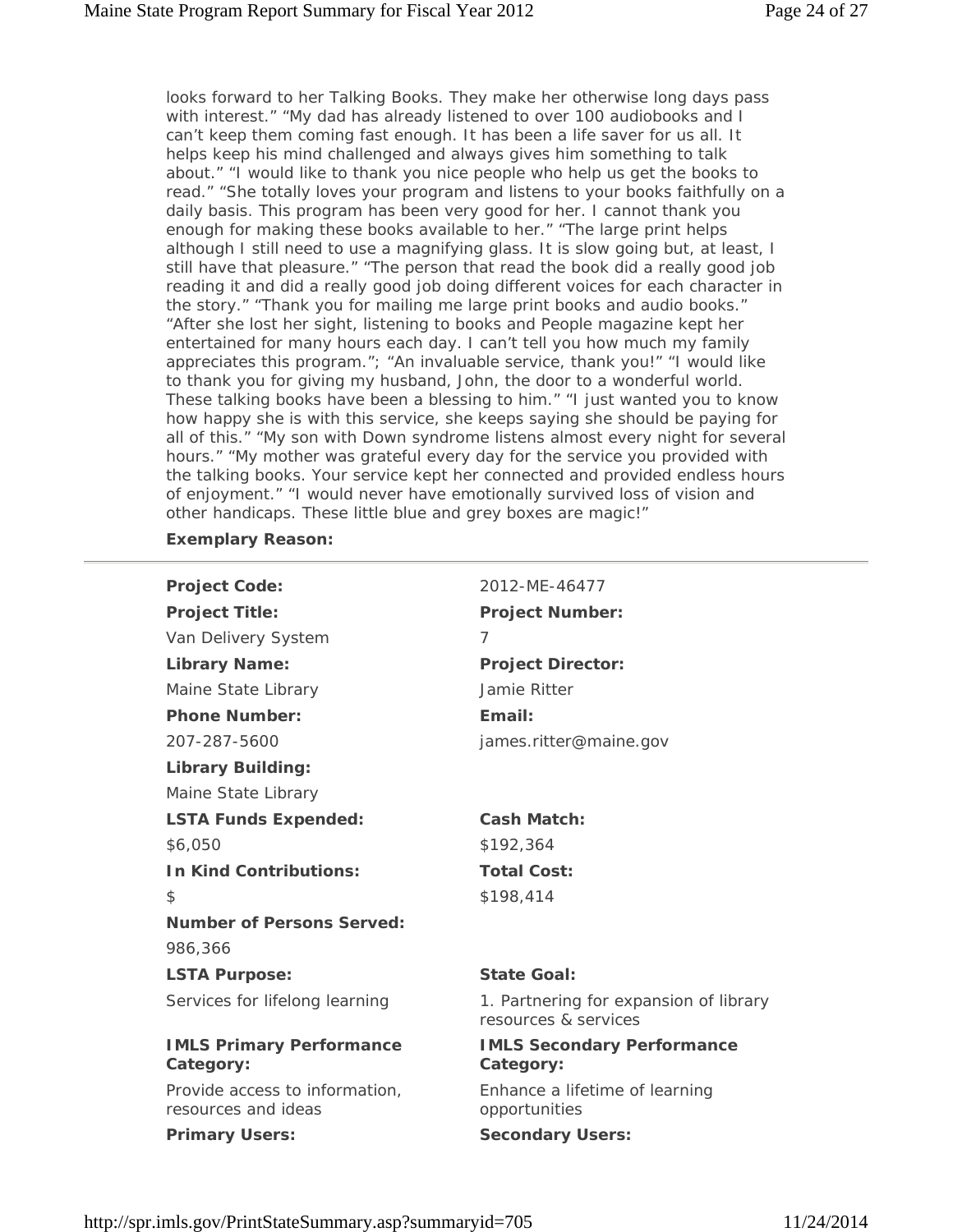Adults, Children, Statewide public

| <b>Primary Services:</b>                              | <b>Secondary Services:</b>                                               |
|-------------------------------------------------------|--------------------------------------------------------------------------|
| Information Access and Services,<br>Interlibrary Loan | Reference services, Document and<br>materials delivery, Resource sharing |
| <b>Start Date:</b>                                    | <b>End Date:</b>                                                         |
| 10/1/2011                                             | 9/30/2013                                                                |
| Statewide? $\nabla$                                   | Partnership? $\square$                                                   |
| Exemplary? $\square$                                  | OBE-Related? $\square$                                                   |
| <b>Project Purpose:</b>                               |                                                                          |

The Statewide Interlibrary Loan Van Delivery Service is a voluntary service where participating libraries use a courier to deliver library books and materials to facilitate interlibrary loan and resource sharing throughout the State of Maine. The Maine State Library oversees this service.

#### **Project Activities/Methods:**

The Maine State Library issues an RFP every 3 years and contracts with a courier to provide delivery of interlibrary loan materials for Maine libraries. All types of libraries - public, school, academic, special, correctional and medical are eligible to participate in this voluntary service. Each participating library pays a fee based upon the number of stops per week. The URSUS consortium (University of Maine campuses, Bangor and Portland Public libraries, the Maine Law and Legislative Reference Library and the Maine State Library) as well as Bates, Bowdoin and Colby Colleges have a separate contract with the same courier service. The Maine State Library issues an RFP every 3 years for a new contract for services. Freedom Xpress USA, from Brewer, Maine is the current contract holder. All material must be contained in special totes. There are currently 161 libraries participating in this statewide service (153 libraries and 8 correctional institutions that only do ILL between their institutions). The Maine State Library manages the RFP process, contract negotiations, library applications, vendor oversight, vendor payments and library invoicing. Open enrollment periods to join the van delivery system are in May and November. Libraries submit an online form to request joining the ILL van delivery service. Information about the service, as well as mailing labels and forms can be found on the van delivery web page:

http://www.maine.gov/msl/libs/interlib/join.htm. Libraries choose the week they want pick up (Mon, Tues, Wed, Thurs, and/or Fri) and provide their library hours. Filling in and submitting this form constitutes a six month commitment to the delivery service. There is also an online form for questions related to billing as well as an "edit van delivery information form". Yearly Rate by Number of Stops per Week: One Stop: \$780; Two Stops: \$1560; Three Stops: \$2340; Four Stops: \$3120; Five Stops: \$3900. Libraries are billed at the end of each quarter (Jan-Mar, Apr-Jun, Jul-Sep, Oct-Dec) for actual van delivery services received. Payments are used to pay the vendor for services rendered. Libraries are not billed for official State of Maine holidays, or missed deliveries by the vendor. LSTA funds for this project totals \$1078 were for van delivery surcharges for libraries who were required to pay more due to geography and difficulties for courier service to deliver items. Federal funds in the amount of \$4972 were used to purchase 250 totes to increase the number of totes used by the system. Match of \$7,887 includes MSL staff program administration time devoted to financial management of the billing for this project as well as oversight of the vendor, RFP and contract. The contributions of the participating libraries equals \$184,477.

**Project Outpute:**